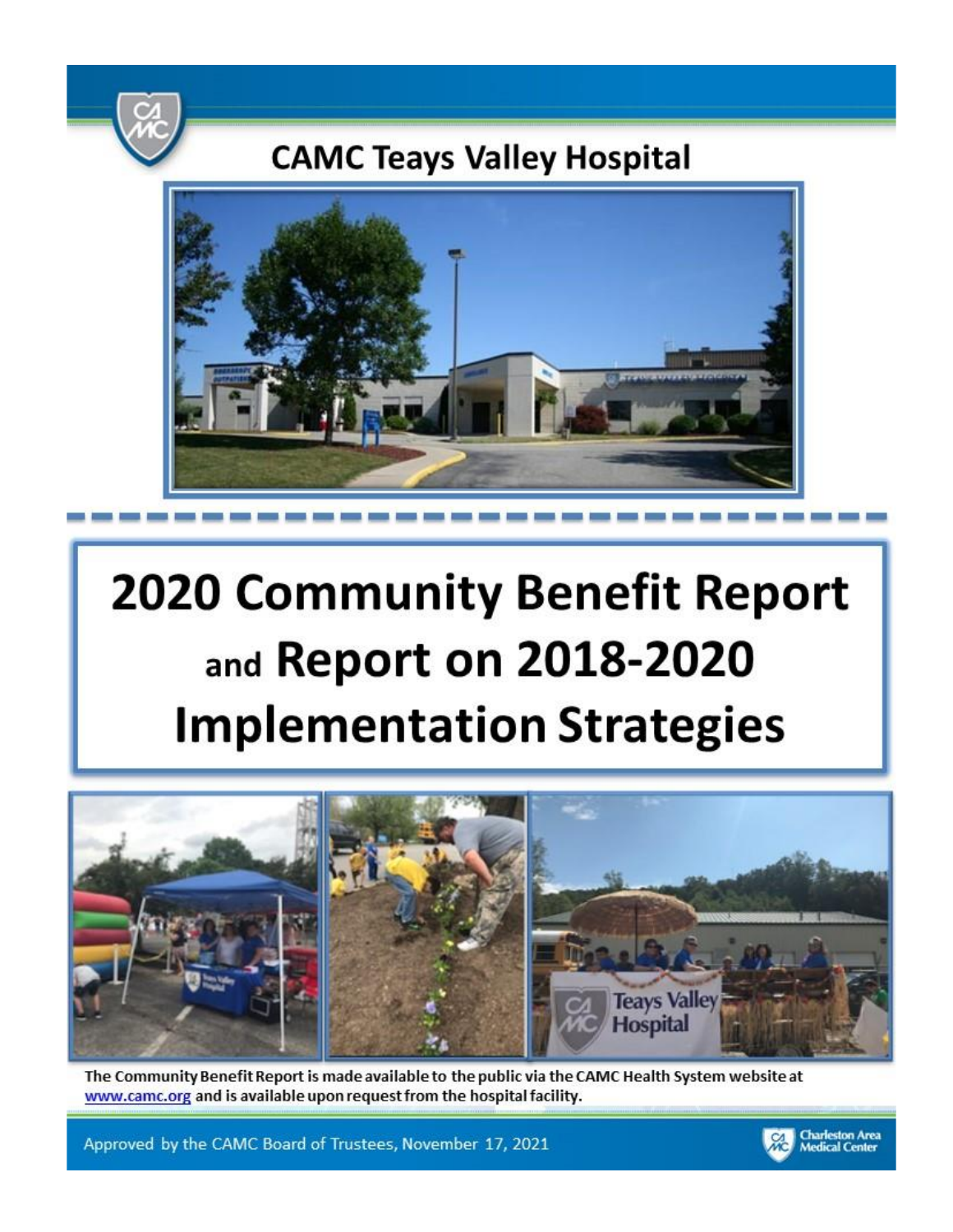# **2020 COMMUNITY BENEFIT SUMMARY CAMC TEAYS VALLEY HOSPITAL**

CAMC Teays Valley Hospital became the fourth hospital of Charleston Area Medical Center, Inc. (CAMC) in March 2014. Although each CAMC hospital is licensed separately, all hospitals share one tax identification number and one provider number. CAMC has one administrative, support, planning and financial structure. As a result, CAMC Teays Valley Hospital community benefit financial reporting for Financial Assistance at Cost and Government Sponsored Means-Tested Health Care Shortfalls are reported as part of the Charleston Area Medical Center 2020 Community Benefit Report.

# **COMMUNITY BENEFIT PROGRAMS AND SERVICES**

See details beginning on page 17.

| <b>Community Health Improvement Services</b> | \$30,918 |
|----------------------------------------------|----------|
| <b>Financial and In-Kind Contributions</b>   | \$12,625 |
| <b>Community Building Activities</b>         | \$3,480  |
| <b>Community Benefit Operations</b>          | \$12,810 |

# **TOTAL \$59,833**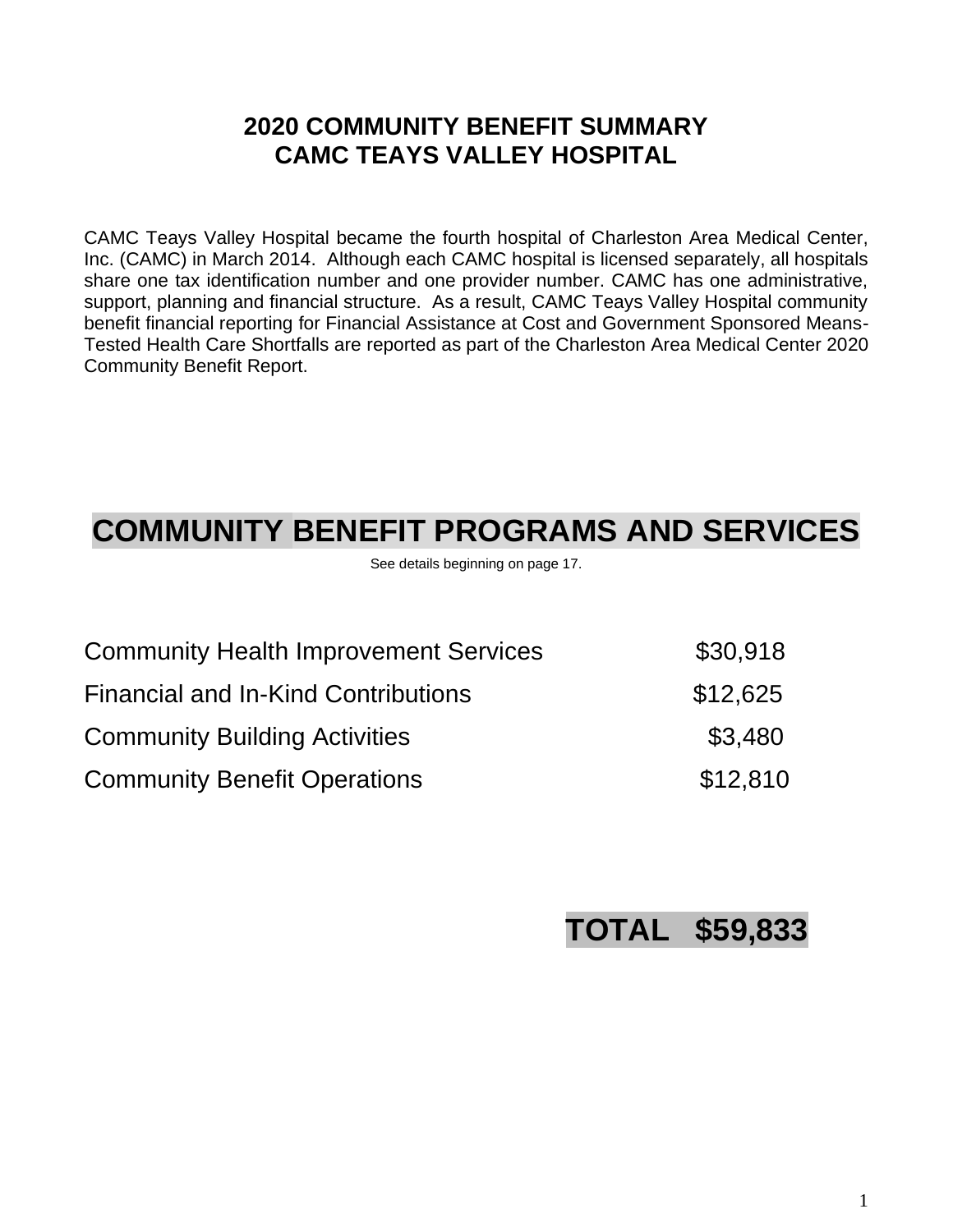# **CAMC Teays Valley Hospital Hurricane, West Virginia**

# **2020 Community Benefit Report and Report on 2018-2020 Implementation Strategies Executive Summary**

This community benefit report describes the programs and services that take place every day at CAMC Teays Valley Hospital to improve the health of our community. Our programs and services go well beyond the traditional health care we think of when we consider hospital care and are delivered both inside and outside the walls of our hospitals. They are driven by our mission, *Striving to provide the best health care to every patient, every day.* 

CAMC Teays Valley Hospital became the fourth hospital of Charleston Area Medical Center, Inc. (CAMC) in March 2014. Although each CAMC hospital is licensed separately, all hospitals share one tax identification number and one provider number. CAMC has one administrative, support, planning and financial structure. As a result, CAMC Teays Valley Hospital community benefit financial reporting for Financial Assistance at Cost and Government Sponsored Means-Tested Health Care Shortfalls are reported as part of the Charleston Area Medical Center 2020 Community Benefit Report.

This report contains CAMC Teays Valley Hospital's 2020 report on its 2018-2020 Implementation Strategies.

CAMC Teays Valley Hospital is a 70 bed general acute care hospital in Hurricane, Putnam County, West Virginia. CAMC Teays Valley Hospital provides cardiology, family practice, surgical and endoscopy services, endocrinology, internal medicine, medical intensive care, ophthalmology, nephrology, neurology, orthopedics, pain, pulmonary, radiology, urology and wound care services as well as emergency care, outpatient lab, radiology, physical therapy, hyperbaric oxygen therapy and ambulatory infusion services.

The residents of Putnam County depend on CAMC Teays Valley Hospital to provide convenient, quality and compassionate care – care delivered regardless of a patient's ability to pay.

We give back to our community because we understand the impact that medical care provided locally in our community as well as charity care, education, corporate contributions and community partnerships have on the lives of the people in our community. In this report, you will read about examples of the programs we provide to the community and how we demonstrate our community commitment.

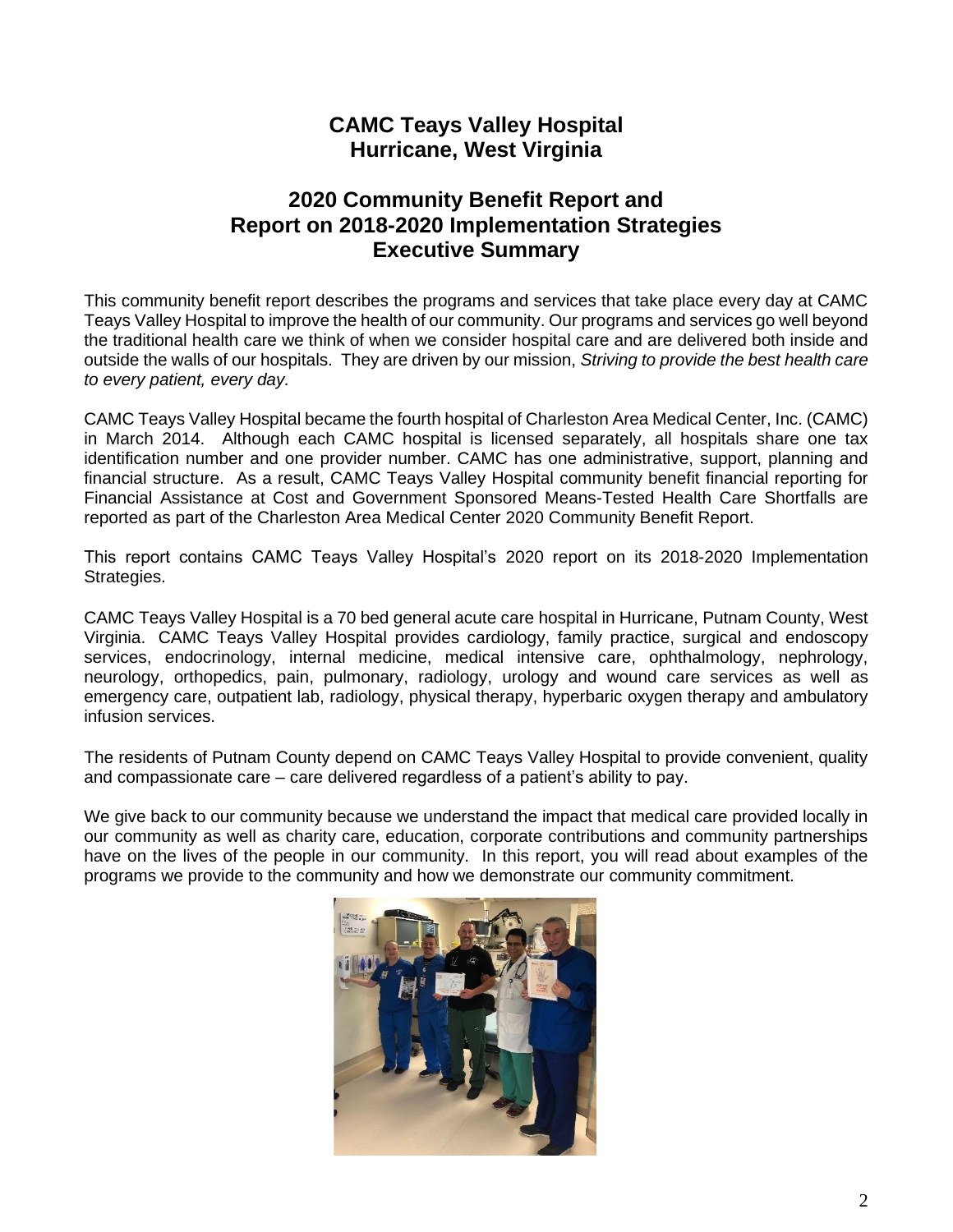# **CAMC Teays Valley Hospital 2020 Community Benefit Report and Report on 2018-2020 Community Implementation Strategies**

### **OVERVIEW and MISSION**

CAMC Teays Valley Hospital focuses on the health of our patients and our community. Our mission is **"***Striving to provide the best health care to every patient, every day."*

Our vision and values also show our commitment to our community: **Charleston Area Medical Center, the best health care provider and teaching hospital in West Virginia, is recognized as the:**

- **Best place to receive patient-centered care.**
- **Best place to work.**
- **Best place to practice medicine.**
- **Best place to learn.**
- **Best place to refer patients.**

Values: **Quality, Service with Compassion, Respect, Integrity, Stewardship, Safety** 



Nearly 400 nurses and non-clinical staff serve the residents of Putnam County with emergency services and other specialized care including cardiology, family practice, surgical and endoscopy services, infectious disease, internal medicine, medical intensive care, ophthalmology, nephrology, neurology, oncology, orthopedics, pain, pulmonary, radiology, urology and wound care services as well as emergency, outpatient lab and radiology, physical therapy, and ambulatory infusion.

In 2020, CAMC Teays had 1,731 inpatient admissions, 47,020 outpatient visits, and 15,011 visits to our Emergency Department. CAMC Teays inpatient payer mix is 67% Medicare, 16% Medicaid, 10% Commercial, 1% Self Pay, and 6% Other.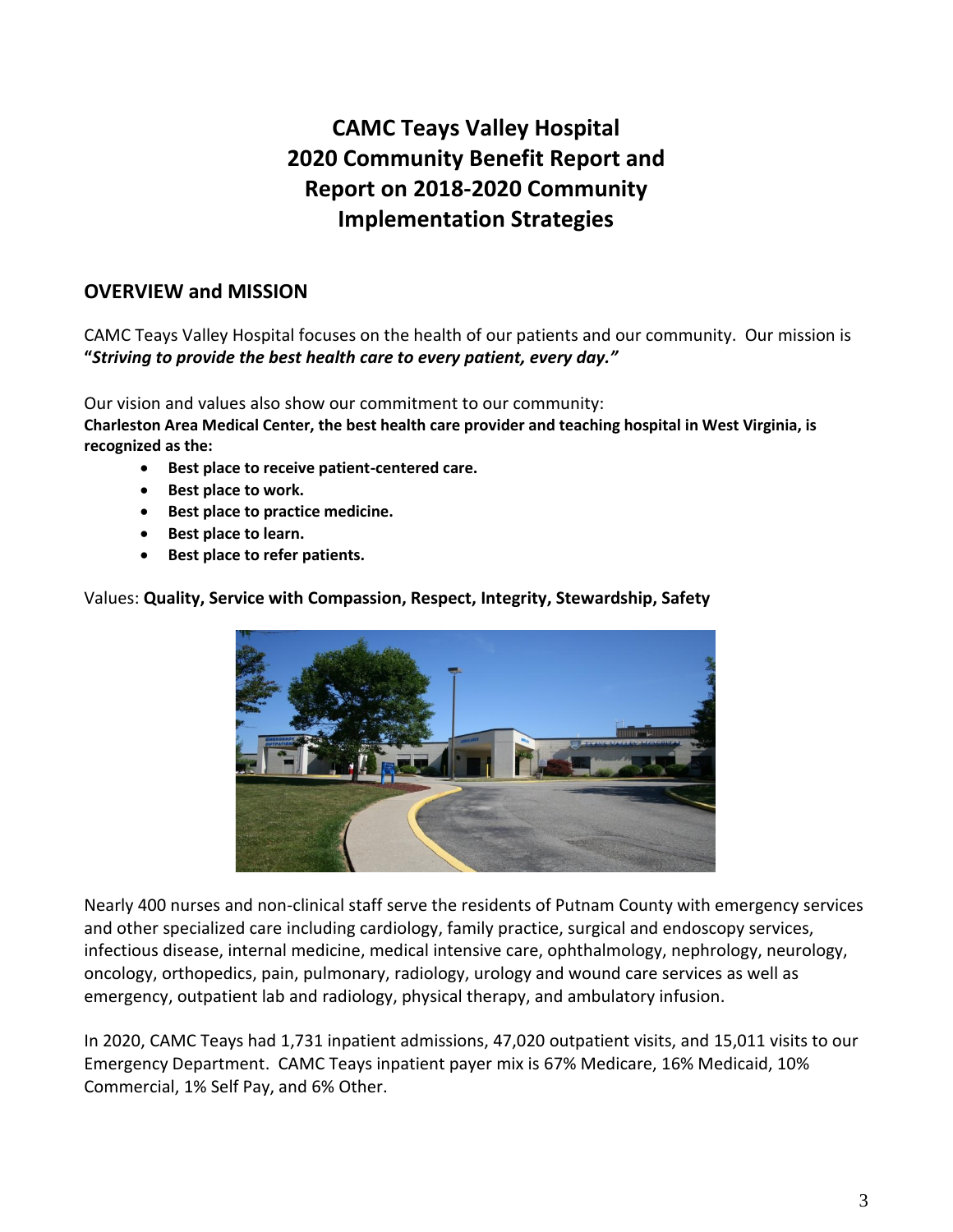CAMC Teays Valley Hospital is one of four hospitals comprising Charleston Area Medical Center. Although licensed separately, these four hospitals have one tax identification number and one provider number. CAMC has one administrative, support, planning and financial structure for Charleston Area Medical Center.



For community benefit purposes, CAMC Teays Valley Hospital, as a community hospital, completes a community needs assessment for its service area of Putnam County. The community needs assessment is completed in conjuction with other community organizations in Putnam County.

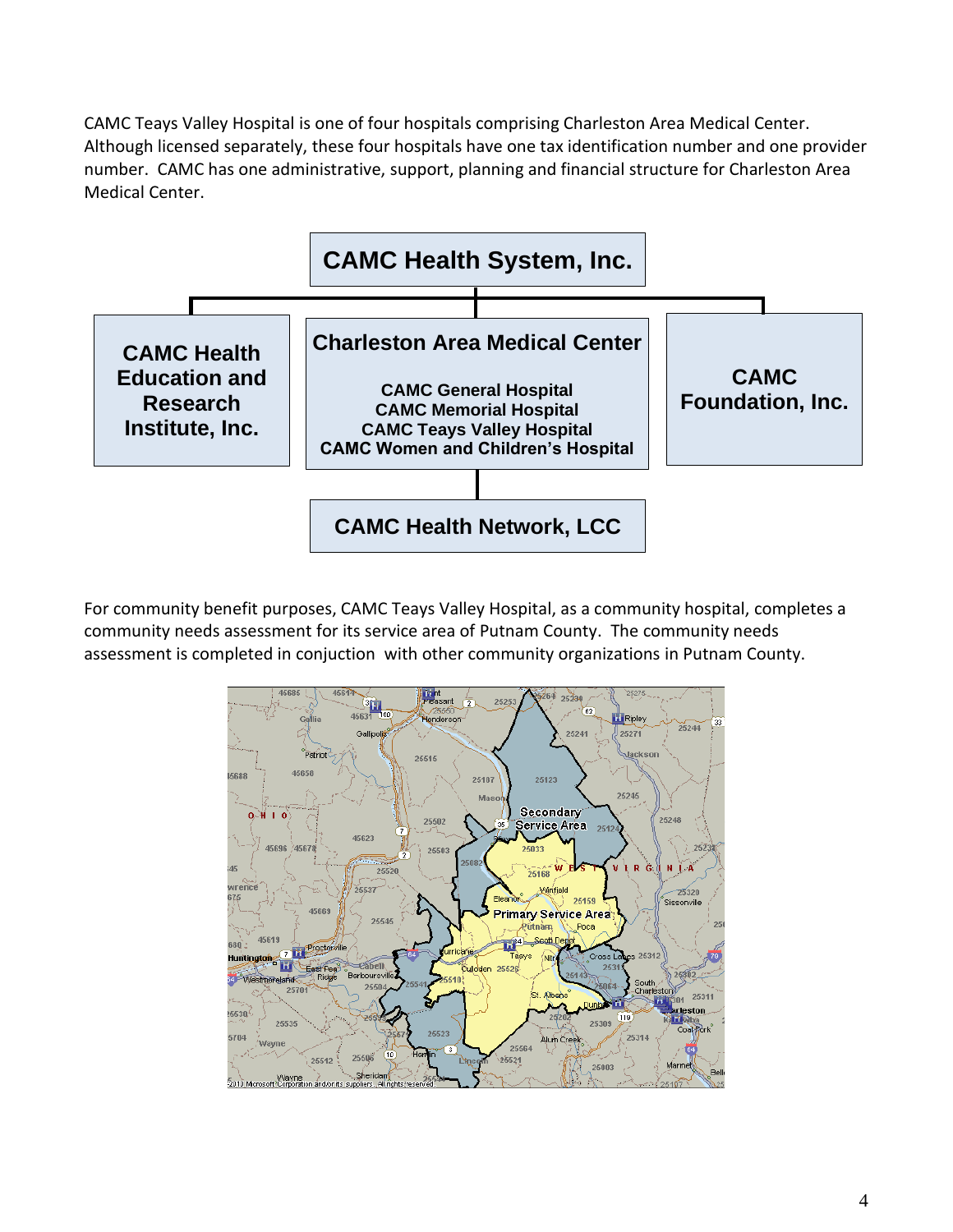### **COMMUNITY BENEFIT**

The residents of Putnam County depend on CAMC Teays Valley Hospital to provide convenient, quality and compassionate care – care delivered regardless of a patient's ability to pay.

Our programs and services go well beyond the traditional health care we think of when we consider hospital care and are delivered both inside and outside the walls of our hospitals. They are driven by our mission, *Striving to provide the best health care to every patient, every day.* Community benefits are programs or activities that provide treatment or promote health and healing as a response to identified community needs and meet at least one of the following community benefit criteria:

- *Improves access to health care services.*
- *Enhances public health.*
- *Advances knowledge through education or research.*
- *Relieves or reduces a burden of government to improve health.*

 *(CHA, Vizient, Verite Healthcare Consulting, December 2020*





CAMC Teays Valley Hospital supports and strengthens the Putnam County community through our annual planning process  $\mathbf{U}$  where we review the needs assessment findings and priorities to develop our community strategy and the community(ies) within Putnam County that are impacted. <sup>2</sup> This strategy is based on issues identified through the needs assessment process and supplemented with findings from the review of our internal data. Strategies are identified and plans are funded, implemented,  $\overline{3}$  tracked and measured $\overline{4}$ . The CAMC Board Planning and Public Policy Committee and the CAMC Board of Trustees approve the plan and review plan progress annually  $\mathbb{S}$ . In addition to addressing community needs and contributing financially, CAMC Teays' Vice President/Administrator and Associate Administrator serve in key leadership roles for community activities, programs and organizations as well as support the workforce in participating in many community benefit activities.

As part of the strategic planning process, CAMC Teays determines if there are additional areas of support that can be provided to address the identified community health needs assessment issues.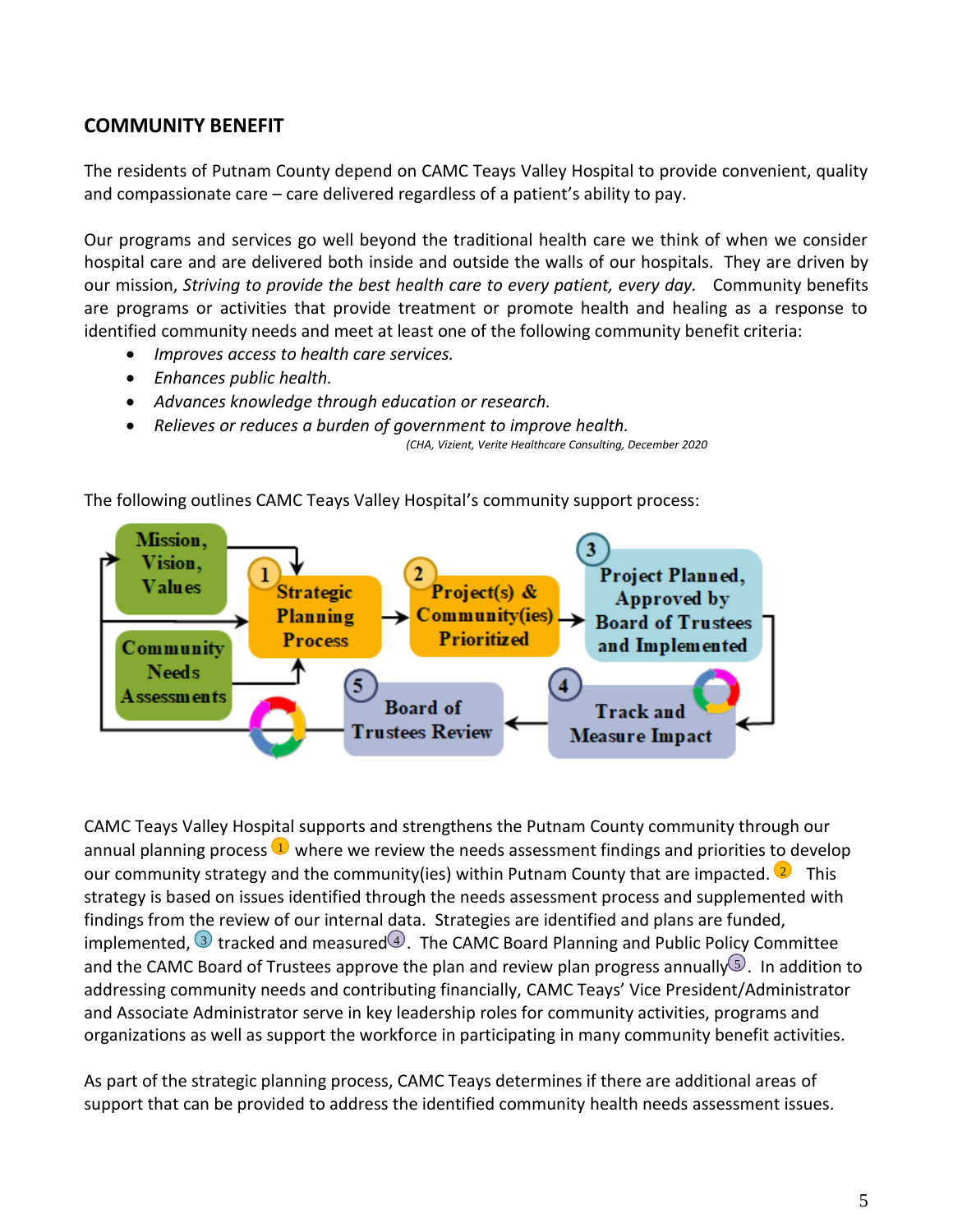The following table lists programs and support already in place provided by CAMC Teays Valley Hospital that address these community priorities, and are identified and funded as part of operational and community benefit planning by the CAMC Board of Trustees. Some of the programs that we traditionally provide were unable to be provided in 2020 due to the pandemic.

|    | <b>NEED ADDRESSED BY</b><br><b>CAMC</b><br><b>TEAYS VALLEY HOSPITAL</b> | <b>RANKING</b><br><b>SCORE</b> | How Addressed by CAMC Teays Valley Hospital                                                |
|----|-------------------------------------------------------------------------|--------------------------------|--------------------------------------------------------------------------------------------|
| #1 | <b>Overweight/Obesity</b>                                               | 33.8                           | Camp Kno Koma<br>$\bullet$                                                                 |
|    |                                                                         |                                | Sports physicals<br>$\bullet$                                                              |
|    |                                                                         |                                | Orthopedic coverage for area school and college sports<br>$\bullet$<br>events              |
|    |                                                                         |                                | Donations for sporting equipment, transportation and<br>٠<br>sponsorships for area schools |
|    |                                                                         |                                | Place and maintain AED units for all schools in Putnam<br>$\bullet$                        |
|    |                                                                         |                                | County. The program expanded to contiguous counties.                                       |
|    |                                                                         |                                | West Virginia Quarter Horse Association Scholarship.<br>٠                                  |
|    |                                                                         |                                | Support Charleston and Huntington Heart Walks and Go Red<br>$\bullet$                      |
|    |                                                                         |                                | Putnam County Homecoming Health Fair<br>٠                                                  |
|    |                                                                         |                                | Winfield Health Fair<br>٠                                                                  |
| #2 | <b>Access to Specialty Health</b>                                       | 33.7                           | Currently providing Surgery, Neurology, Urology,<br>$\bullet$                              |
|    | Care                                                                    |                                | Orthopedics, Oncology, Vascular, Level III Cardiac Rehab and                               |
|    |                                                                         |                                | Pain Management                                                                            |
| #3 | <b>Substance Abuse</b>                                                  | 31.2                           | Putnam County Homecoming Health Fair<br>$\bullet$                                          |
|    | (Prevention, Treatment                                                  |                                | Winfield Health Fair<br>$\bullet$                                                          |
|    | and Recovery Resources                                                  |                                | Putnam County Health Improvement Advisory Committee<br>$\bullet$                           |
|    |                                                                         |                                | Putnam County Juvenile Drug Court Board of Trustees<br>$\bullet$                           |
|    |                                                                         |                                | 911 Advisory Committee<br>$\bullet$                                                        |
|    |                                                                         |                                | <b>Medical Explorers</b><br>$\bullet$                                                      |
|    |                                                                         |                                | Smoke free campus for employees<br>$\bullet$                                               |
|    |                                                                         |                                | Smoking cessation to patients and employees<br>٠                                           |
|    |                                                                         |                                | <b>Putnam Wellness Coalition</b><br>٠                                                      |
| #4 | <b>High Blood Pressure/High</b>                                         | 31.0                           | Putnam County Homecoming Health Fair<br>$\bullet$                                          |
|    | <b>Cholesterol</b>                                                      |                                | Winfield Health Fair<br>$\bullet$                                                          |
|    |                                                                         |                                | Sports physicals<br>$\bullet$                                                              |
|    |                                                                         |                                | Education materials for Backpack Buddy Program                                             |
|    | <b>Access to Affordable</b>                                             |                                | Level III Cardiac Rehab services                                                           |
| #5 | <b>Health Care</b>                                                      | 29.3                           | Reduced cost lab work<br>$\bullet$                                                         |
|    |                                                                         |                                | Sports physicals<br>$\bullet$<br>Putnam County Homecoming Health Fair                      |
|    |                                                                         |                                | $\bullet$<br>Winfield Health Fair<br>$\bullet$                                             |
|    |                                                                         |                                | <b>Charity Care</b><br>$\bullet$                                                           |
|    |                                                                         |                                | Enrollment assistance for patients and families for health<br>$\bullet$                    |
|    |                                                                         |                                | coverage                                                                                   |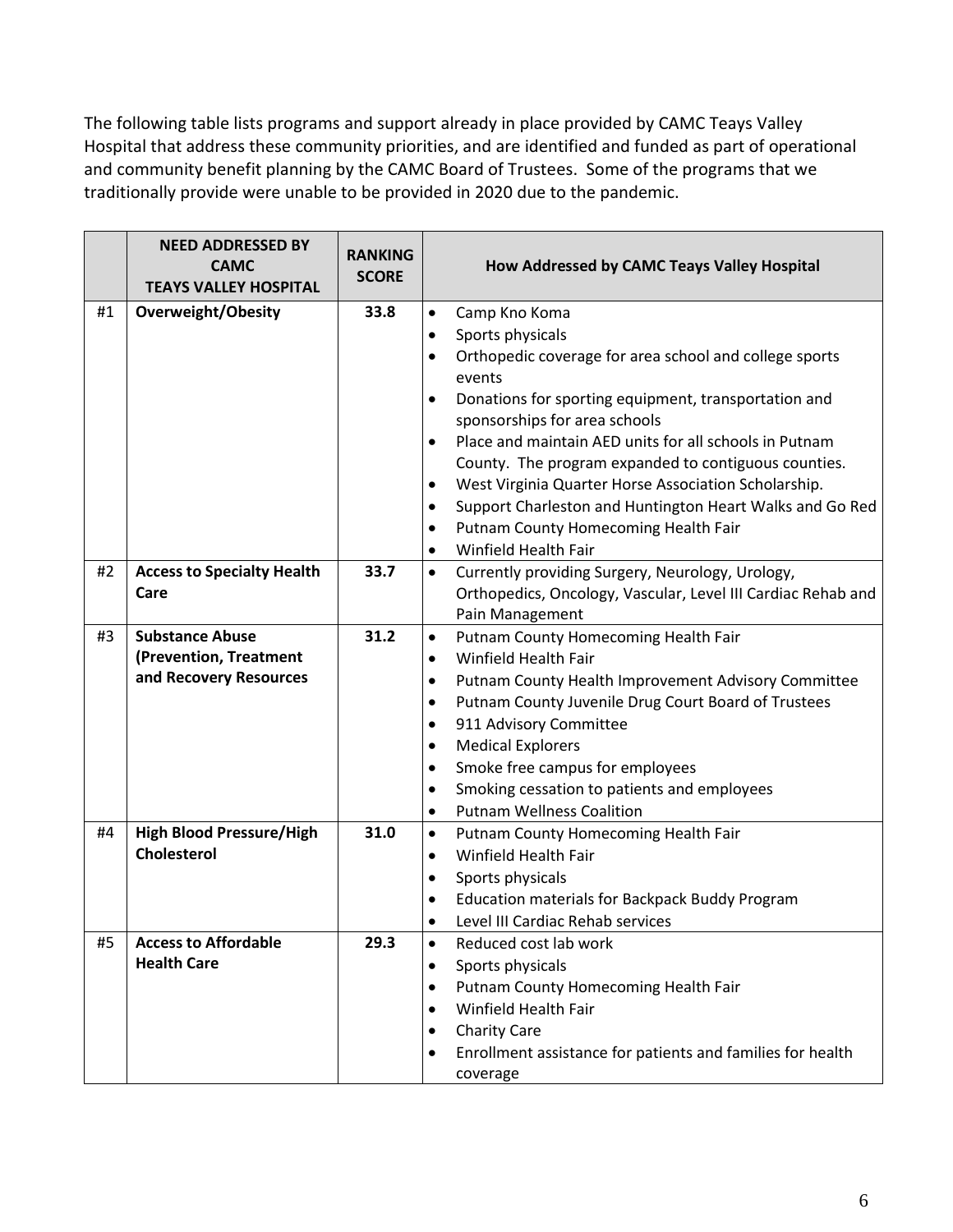| #6  | <b>Managing</b>                  | 29.3 | $\bullet$ | Camp Kno Koma                                               |
|-----|----------------------------------|------|-----------|-------------------------------------------------------------|
|     | Weight/Exercising/Physical       |      | $\bullet$ | Sports physicals                                            |
|     | <b>Fitness</b>                   |      | $\bullet$ | Orthopedic coverage for area school and college sports      |
|     |                                  |      |           | events                                                      |
|     |                                  |      | $\bullet$ | Donations for sporting equipment, transportation and        |
|     |                                  |      |           | sponsorships for area schools                               |
|     |                                  |      | $\bullet$ | Place and maintain AED units for a schools in Putnam        |
|     |                                  |      |           | County. The program expanded to contiguous counties.        |
|     |                                  |      | $\bullet$ | Support Charleston and Huntington Heart Walks and Go Red    |
|     |                                  |      | $\bullet$ | Putnam County Homecoming Health Fair                        |
|     |                                  |      | $\bullet$ | <b>Winfield Health Fair</b>                                 |
| #7  | Low Income/Poverty               | 28.3 | $\bullet$ | Woman Up Conference                                         |
|     |                                  |      | $\bullet$ | Putnam County Schools Health Services Cluster Career        |
|     |                                  |      |           | Conference                                                  |
|     |                                  |      | $\bullet$ | Volunteer at WV Healthright                                 |
|     |                                  |      | $\bullet$ | HOSA - Health Occupations Students Association              |
|     |                                  |      | $\bullet$ | Enrollment assistance for patients and families for health  |
|     |                                  |      |           | coverage                                                    |
|     |                                  |      | $\bullet$ | <b>Charity Care</b>                                         |
|     |                                  |      | $\bullet$ | 24 hour Emergency Department                                |
|     |                                  |      | $\bullet$ | <b>Backpack Buddy Program</b>                               |
|     |                                  |      | ٠         | <b>Putnam Wellness Coalition</b>                            |
| #10 | <b>Abuse/Neglect in Children</b> | 27.2 | $\bullet$ | <b>Putnam Wellness Coalition</b>                            |
|     |                                  |      | $\bullet$ | Officer Phil Program - Putnam County Sherriff's Department  |
|     |                                  |      | $\bullet$ | Mandatory reports to Department of Health and Human         |
|     |                                  |      |           | Services for child abuse                                    |
|     |                                  |      | $\bullet$ | Provide trained nurse for the Sexual Assault Nurse Examiner |
|     |                                  |      |           | (SANE) program                                              |
| #12 | <b>Access to Affordable,</b>     | 24.7 | $\bullet$ | <b>Backpack Buddy Program</b>                               |
|     | <b>Healthy Foods</b>             |      | $\bullet$ | <b>Putnam Aging Agency</b>                                  |
| #13 | <b>Adequate Health and</b>       | 19.7 | $\bullet$ | <b>Putnam Wellness Coalition</b>                            |
|     | <b>Wellness Activities/</b>      |      | $\bullet$ | Support of Medical Response Team at Bible Center Church     |
|     | <b>Adequate Sidewalks</b>        |      | $\bullet$ | STOP the Bleed Program                                      |
|     |                                  |      | $\bullet$ | Camp Kno Koma                                               |
|     |                                  |      | $\bullet$ | Sports physicals                                            |
|     |                                  |      | $\bullet$ | Orthopedic coverage for area school and college sports      |
|     |                                  |      |           | events                                                      |
|     |                                  |      | $\bullet$ | Donations for sporting equipment, transportation and        |
|     |                                  |      |           | sponsorships for area schools                               |
|     |                                  |      | $\bullet$ | Place and maintain AED units for a schools in Putnam        |
|     |                                  |      |           | County. The program expanded to contiguous counties.        |
|     |                                  |      | $\bullet$ | Support Charleston and Huntington Heart Walks and Go Red    |
|     |                                  |      | $\bullet$ | Putnam County Homecoming Health Fair                        |
|     |                                  |      | $\bullet$ | Winfield Health Fair                                        |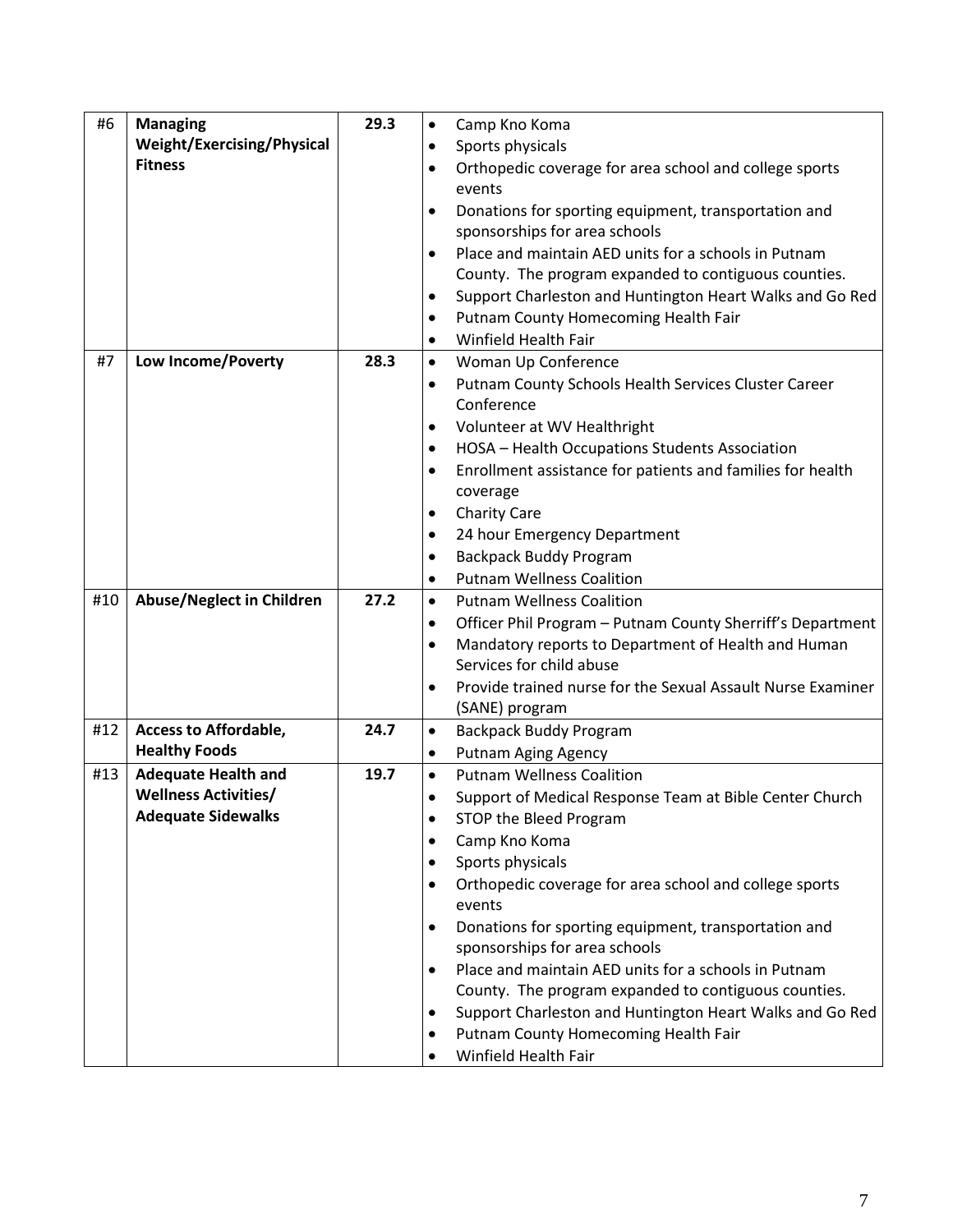The following community needs are not addressed by CAMC Teays Valley Hospital and the rationale is provided for each.

|     | <b>NEED NOT ADDRESSED</b> | <b>RANKING</b> | <b>REASON NOT ADDRESSED</b>                                   |
|-----|---------------------------|----------------|---------------------------------------------------------------|
|     |                           | <b>SCORE</b>   |                                                               |
| #8  | <b>Sufficient Public</b>  | 28.2           | CAMC Teays does not have the capability or funding to         |
|     | Transportation            |                | address this issue.                                           |
| #9  | <b>Depression/Anxiety</b> | 27.3           | This issue is addressed by CAMC General Hospital in           |
|     |                           |                | Charleston.                                                   |
| #11 | <b>Parenting Skills</b>   | 26.2           | This issue is supported through the Family Resource Center at |
|     |                           |                | Women and Children's Hospital in Charleston.                  |
| #13 | <b>Adequate Sidewalks</b> | 19.7           | CAMC Teays does not have the capability or funding to         |
|     |                           |                | address this issue.                                           |

### **CAMC HEALTH SYSTEM INFRASTRUCTURE TO ADDRESS COMMUNITY NEED**

As part of the CAMC Health System, CAMC Teays Valley Hospital has access to a number of resources that support community need.

The CAMC Health System provides quality care for our community residents throughout every stage of life focused on our key strengths of (1) clinical and technical excellence, (2) performance excellence culture and infrastructure and (3) education. We understand the leadership role that health care must play in providing exceptional medical care, charity care, education, corporate contributions and creating community partnerships to address the lives of the real people we care for every day. What

sets us apart is our strong track record of developing partnerships to address health issues. Our creative investment of time and dollars will be even more important to our ongoing work as health care reform results in declining reimbursement and growing need for access to services. CAMC Health System's history is one of establishing programs and services to meet the needs of the citizens of our community. From our beginning, our focus has been on assessing needs and working to provide the needed services, either solely or in



partnership with others. We recognize the responsibility we have serving the central and southern part of West Virginia. Our patients reside in the Appalachian valleys and mountains in sometimes still difficult to access remote areas. The CAMC Health System, as professionals individually and collectively, believe it is our responsibility to influence the quality of life in ways that transcend the role of a typical hospital. We seek to innovate and implement programs to assure that our people can enjoy all that West Virginia has to offer through the greatest possible health and well-being. CAMC Teays Valley Hospital is in existence today because we were asked by the Putnam County community to support its need for continued hospital and emergency services in the county.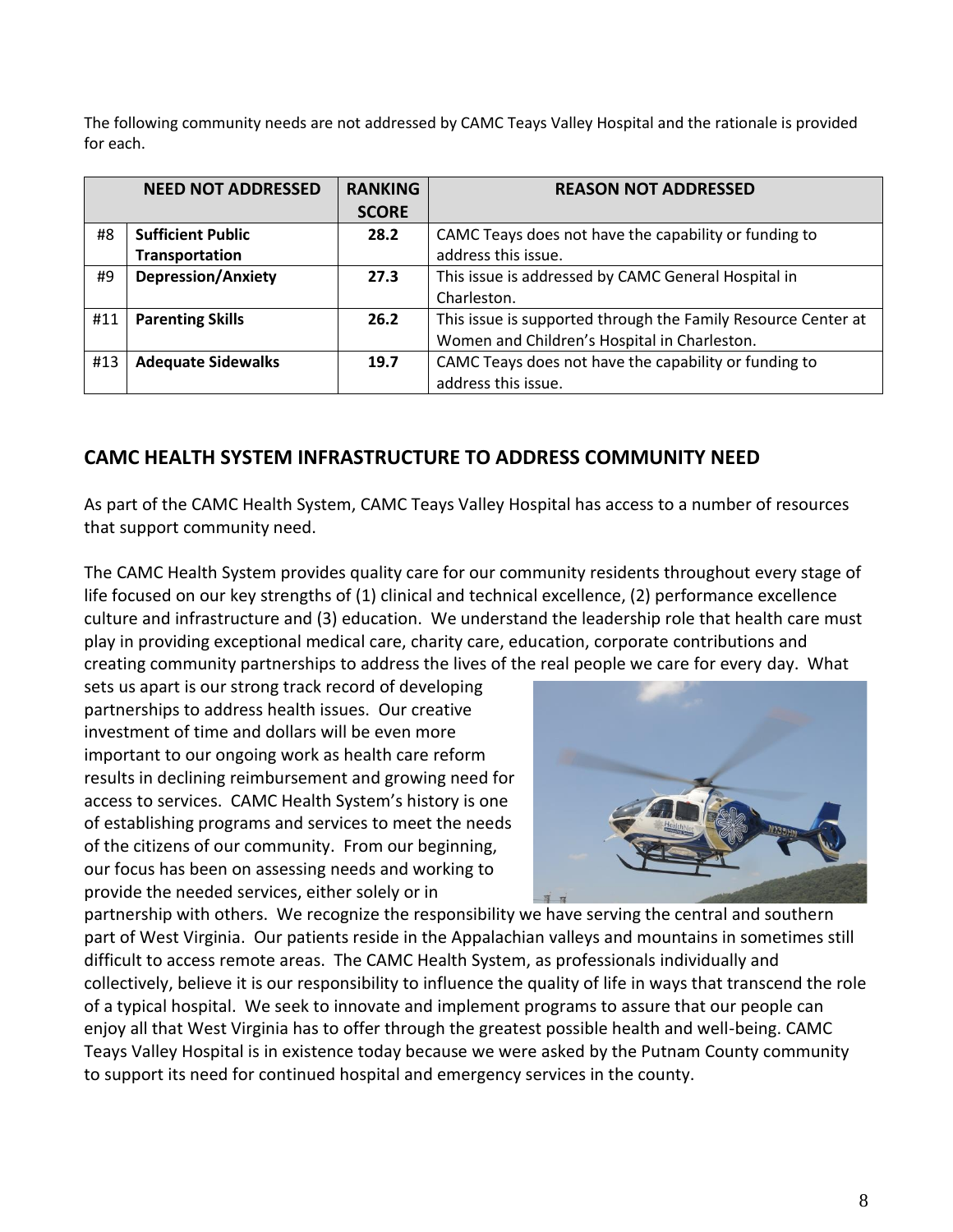### **SAFETY NET SERVICES**

Charleston Area Medical Center provides trauma, NICU and PICU safety net services to central and southern West Virginia. These services support CAMC Teays Valley Hospital and the Putnam County community.

### **MEDICAL EDUCATION**

Charleston Area Medical Center sponsors thirteen accredited internship, residency and fellowship programs. Programs are accredited through the Accreditation Council for Graduate Medical Education (ACGME) and the American Osteopathic Association (AOA). CAMC sponsors three pharmacy residency programs, accredited by the American Society of Health System Pharmacy (ASHP); a clinical psychology internship, accredited by the American Psychological Association (APA); and a fellowship in oral maxillofacial surgery. CAMC also sponsors a School of Nurse Anesthesia accredited by the Council on Accreditation. CAMC works with education affiliates such as West Virginia University, the West Virginia School of Osteopathic Medicine and Marshall University.

### **CLINICAL TRAINING SITE**

CAMC serves as a clinical training site for 800 students per year through educational affiliations from West Virginia and regional colleges and universities. Currently, there are 153 affiliations with health professions programs in 30 disciplines including nursing, pharmacy, physical therapy, physician assistant and other health disciplines.

### **RESEARCH and CLINICAL TRIALS**

CAMC Health Education and Research Institute, Inc., a sister company to CAMC Teays Valley Hospital, is actively engaged in clinical trials as well as epidemiological investigations and has active research protocols in oncology, cardiology/cardiovascular research, medicine and medicine subspecialties, behavioral health community medicine, pediatrics, nursing research and trauma/pain. The majority of this research is conducted at CAMC hospitals.

### **ALTHOUGH NOT COUNTED AS CAMC TEAYS VALLEY HOSPITAL COMMUNITY BENEFIT, CAMC HEALTH SYSTEM COMPANIES PLAY A SIGNIFICANT ROLE IN COMMUNITY HEALTH IMPROVEMENT:**

**CAMC Health Education and Research Institute** serves as the education and research arm of the CAMC Health System. The Institute promotes the health of the community by:

- Sponsoring health professional training programs training the region's health professionals.
- Providing continuing education to health professionals in the community, region and state.
- Sponsoring management and leadership development programs.
- Sponsoring community health education and prevention education programs for the community.
- Conducting clinical and health services research targeted to improve health and health services delivery for our patients and community.
- Pursuing special program funding and grants to support education and research programs.
- Sponsoring simulation training experiences for regional education affiliates.
- Promoting and sustaining networks and partnerships that improve access to clinical trials and research funding opportunities.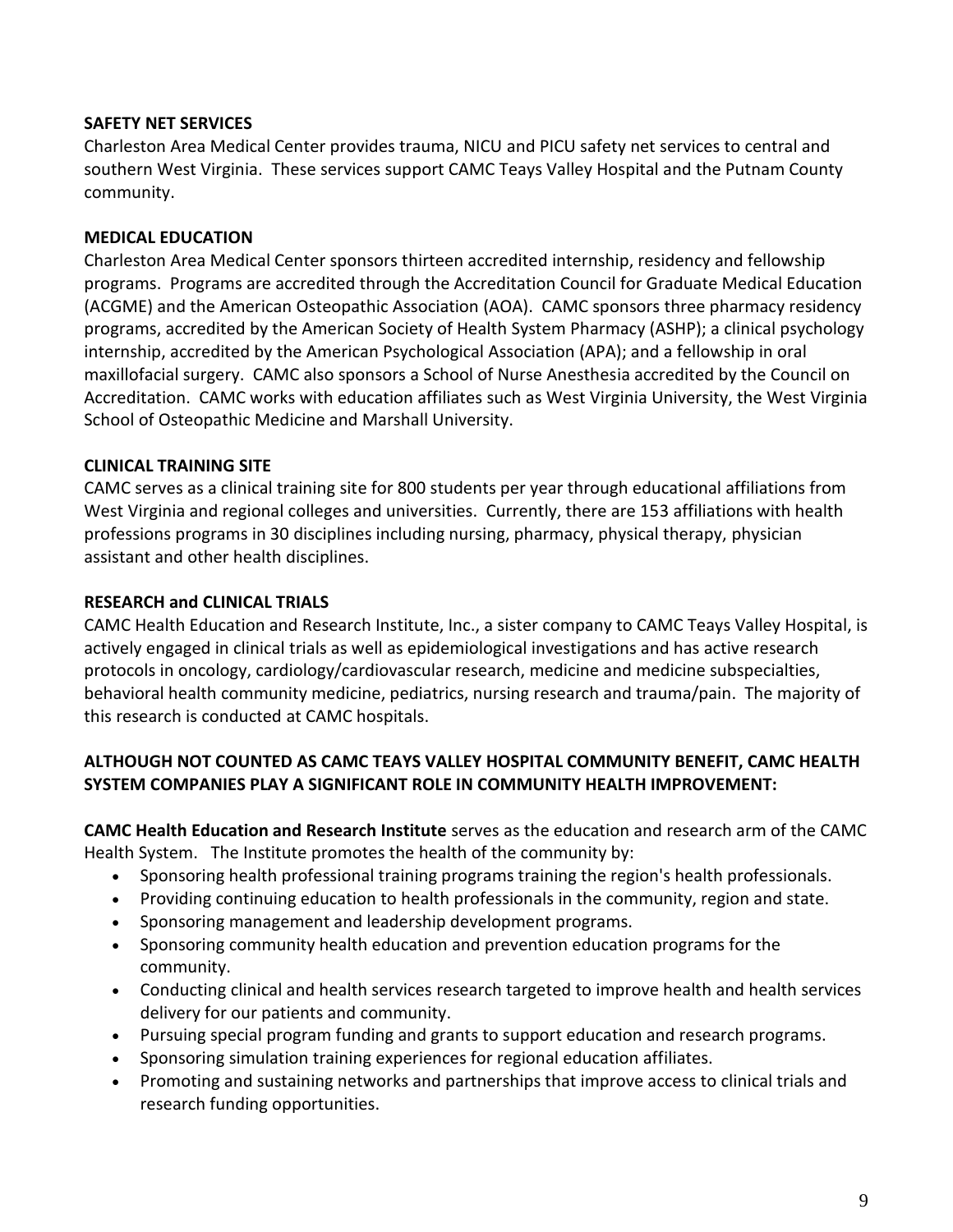**CAMC Foundation, Inc.** is the fund-raising organization for Charleston Area Medical Center (CAMC). The foundation works with donors to secure current and future support for CAMC programs and services to improve the health of the people in West Virginia. Looking to the future of health care in southern West Virginia, the CAMC Foundation serves as the conduit for charitable care; to help CAMC deliver high-level clinical health care, to provide educational opportunities for practitioners to become healers, and to fund social medical services for those in need. The foundation's mission is to support and promote Charleston Area Medical Center's delivery of excellent and compassionate health services and its contributions to the quality of life and economic vitality of the region.

The CAMC Foundation is guided by a volunteer board of directors representing many facets of our community, as well as a staff of individuals with many years' experience and strong community ties and loyalty.

**CAMC Ambulatory Services** consists of multiple physician specialty departments within Charleston Area Medical Center Inc. which exist to support the mission of CAMC and CAMC Teays Valley Hospital in *striving to provide the best healthcare to every patient every day*. When the CAMC Health System identifies an essential physician need, an access issue for patients, or when the existing providers in the community cannot provide an essential service, CAMC Ambulatory Services works to fill the gaps. Currently, CAMC Ambulatory Services provides a number of specialty medical staff for CAMC Teays Valley Hospital. Overall, CAMC Ambulatory Services see a disproportionate share of the uninsured and underinsured in their practice locations.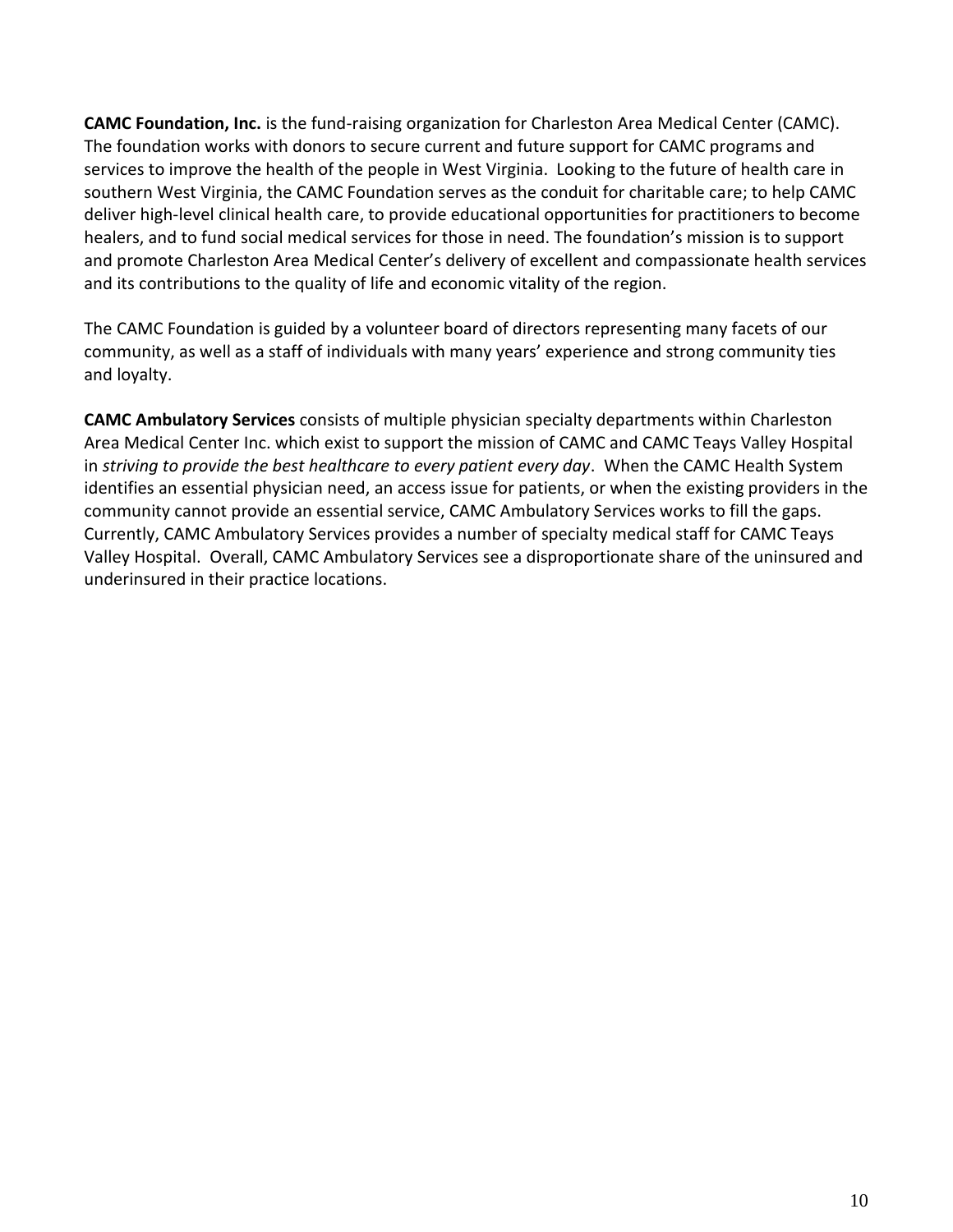# **2018–2020 CAMC Teays Valley Hospital Community Benefit Plan 2020 Progress on Implementation Strategies**

The following community health strategies have been developed through Steps 1-3 of the Community Support Process. These strategies have been funded and are being implemented. The CAMC Board of Trustees approved the implementation strategies and reviews plan progress annually.

| #1                             | <b>CAMC Teays Valley Hospital</b>                                  |
|--------------------------------|--------------------------------------------------------------------|
| <b>COMMUNITY HEALTH NEED</b>   | #1 Overweight/Obesity, #4 High Blood Pressure/High Cholesterol,    |
|                                | #6 Managing Weight/Exercising/Physical Fitness, #13 Adequate       |
|                                | <b>Health and Wellness Activities</b>                              |
| <b>IDENTIFIED HEALTH ISSUE</b> | Heart disease and heart attack risks are greater in Putnam County  |
|                                | than West Virginia and the United States. There are limited        |
|                                | Cardiac Rehab programs in Putnam County. Also, there are limited   |
|                                | exercise opportunities for Cardiac Rehab patients after they have  |
|                                | completed the program and insurance coverage ends.                 |
| <b>COMMUNITY SERVED</b>        | Patients with cardiac events or at risk for heart disease.         |
| PROGRAM DESCRIPTION            | Provide ongoing exercise program for Cardiac Rehab patients after  |
| <b>AND RATIONALE</b>           | they complete their program.                                       |
| <b>STRATEGIC OBJECTIVE</b>     | PROVIDE PHYSICAL ACTIVITY OPPORTUNITIES FOR THE AT RISK            |
|                                | <b>CARDIAC POPULATION</b>                                          |
| <b>GOALS TO ADDRESS THE</b>    | 1. Provide a Level III Cardiac Rehab program                       |
| <b>HEALTH NEED</b>             | 2. Provide exercise program for patients after they complete       |
|                                | prescribed cardiac rehab program                                   |
|                                | 3. Increase participation in Cardiac Rehab program                 |
| <b>MEASURE</b>                 | Number of participants in exercise program.                        |
| <b>TIMELINE</b>                | Exercise program underway in 2018 and ongoing.                     |
| <b>RESOURCES</b>               | <b>CAMC Teays Valley Hospital operational budget</b>               |
| PARTNERS/COLLABORATORS         | <b>Cardiac Service Line staff at CAMC Memorial Hospital</b>        |
| 2020 Progress                  | The exercise program is ongoing and in 2020, we had 114 cardiac    |
|                                | rehabilitation patients that totaled 2,652 visits. We also had 49  |
|                                | patients that continued their exercise regimen after completion of |
|                                | their rehabilitation for a total of 5,442 visits.                  |

| #2                             | <b>CAMC Teays Valley Hospital</b>                                |
|--------------------------------|------------------------------------------------------------------|
| <b>COMMUNITY HEALTH NEED</b>   | #1 Overweight/Obesity, #2 Access to Specialty Health Care, #3    |
|                                | Substance Abuse (Prevention, Treatment and Recovery Resources),  |
|                                | #4 High Blood Pressure/High Cholesterol, #5 Access to Affordable |
|                                | Health Care, #6 Managing Weight/Exercising/Physical Fitness, #7  |
|                                | Low Income/Poverty, #13 Adequate Health and Wellness Activities  |
| <b>IDENTIFIED HEALTH ISSUE</b> | Access to primary, emergency and specialty health care           |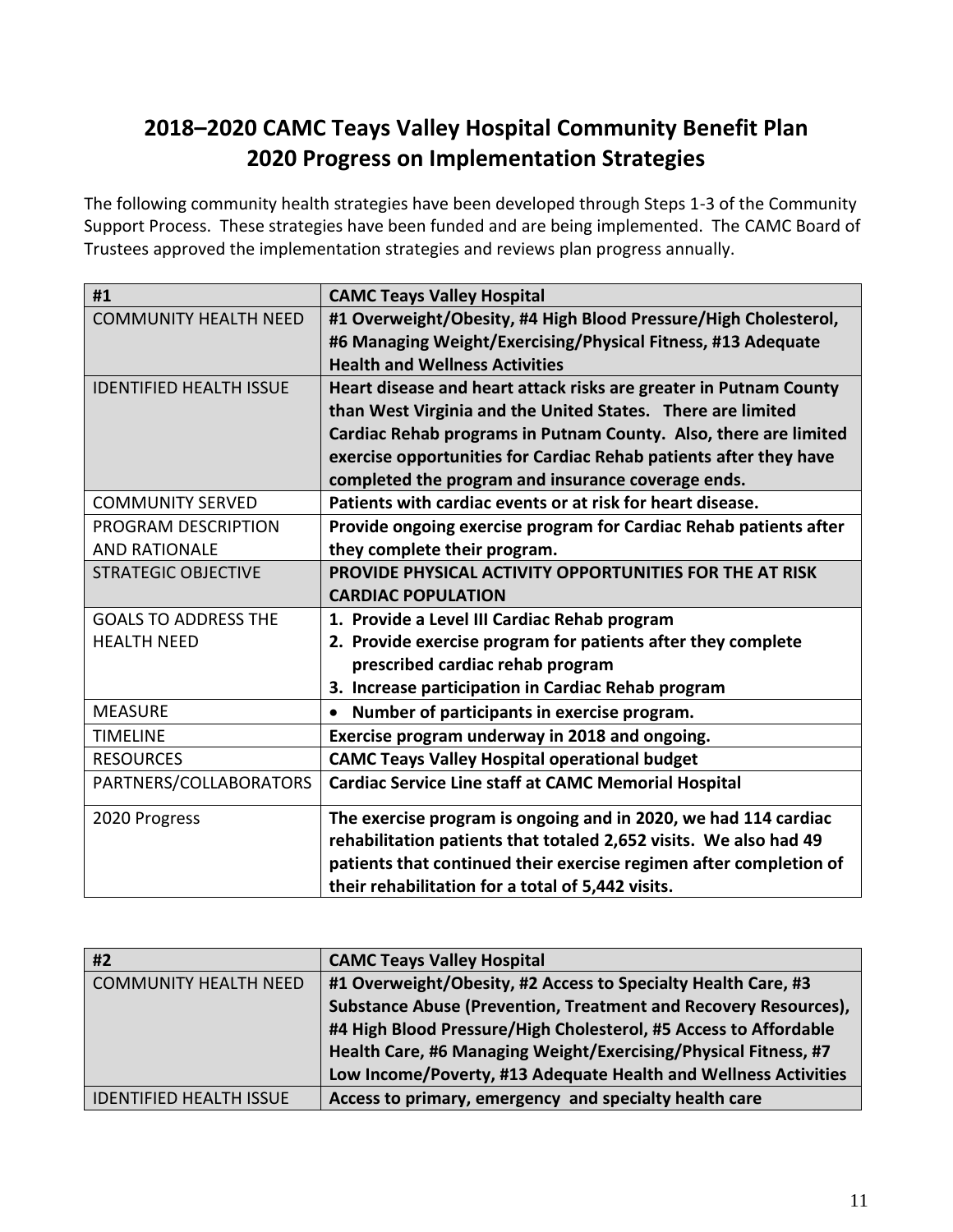| <b>COMMUNITY SERVED</b>     | <b>Putnam County</b>                                                       |
|-----------------------------|----------------------------------------------------------------------------|
| PROGRAM DESCRIPTION         | CAMC Teays Valley Hospital is the only acute care hospital and             |
| <b>AND RATIONALE</b>        | provider of 24/7 emergency department services in Putnam                   |
|                             | County.                                                                    |
| <b>STRATEGIC OBJECTIVE</b>  | PROVIDE ACCESS TO PRIMARY AND SPECIALTY HEALTH CARE FOR                    |
|                             | THE SERVICE AREA THROUGH MEDICAL STAFF RECRUITMENT AND                     |
|                             | <b>ESTABLISHMENT OF A PRIMARY SITE FOR ALL SPECIALISTS</b>                 |
| <b>GOALS TO ADDRESS THE</b> | 1. Recruit medical staff for high priority community needs.                |
| <b>HEALTH NEED</b>          | 2. Increase primary care services by placing a primary care office in      |
|                             | Hurricane.                                                                 |
|                             | 3. Improve access by increasing the number of specialists and by           |
|                             | building a primary site for all specialties in one location.               |
| MEASURE TO EVALUATE THE     | Medical Staff recruited to serve community needs based on the<br>$\bullet$ |
| <b>IMPACT</b>               | <b>Medical Staff Development Plan.</b>                                     |
|                             | Primary Care practice will open in Hurricane in late 2019.                 |
|                             | Primary Specialty practice building will open in late 2020.                |
| <b>TIMELINE</b>             | Ongoing                                                                    |
| <b>RESOURCES</b>            | Medical Staff recruitment and loan expenses; income guarantees;            |
|                             | <b>Capital funding for new buildings</b>                                   |
| PARTNERS/COLLABORATORS      | <b>CAMC &amp; CAMC Ambulatory Service</b>                                  |
| 2020 Progress               | • A third surgeon was hired to work at CAMC Teays Valley<br>Hospital.      |
|                             | Planning and construction of a new urology office in                       |
|                             | Hurricane, WV has begun and we anticipate the building to                  |
|                             | be completed in March 2021.                                                |
|                             | • An extension of the CAMC Cancer Center is located in Teays               |
|                             | Valley, WV with full-time staff and physician coverage.                    |
|                             | • We have hired a second neurologist to be located at CAMC                 |
|                             | <b>Teays Valley Hospital.</b>                                              |
|                             | We have recruited a second orthopedic surgeon to work at                   |
|                             | CAMC Teays Valley Hospital and he will begin in May 2021.                  |

| #3                             | <b>CAMC Teays Valley Hospital</b>                                    |
|--------------------------------|----------------------------------------------------------------------|
| <b>COMMUNITY HEALTH NEED</b>   | #3 Substance Abuse (Prevention, Treatment and Recovery               |
|                                | <b>Resources</b> )                                                   |
| <b>IDENTIFIED HEALTH ISSUE</b> | <b>Drug Use in Children and Teens</b>                                |
| <b>COMMUNITY SERVED</b>        | <b>Putnam County</b>                                                 |
| PROGRAM DESCRIPTION            | The Putnam County Juvenile Drug Court is a cooperative effort of     |
| <b>AND RATIONALE</b>           | the juvenile justice, social services, law enforcement and education |
|                                | systems. Its purpose is to divert non-violent youths ages 10 to 17   |
|                                | who abuse alcohol or drugs from the juvenile court system into an    |
|                                | intensive, individualized process that includes parental             |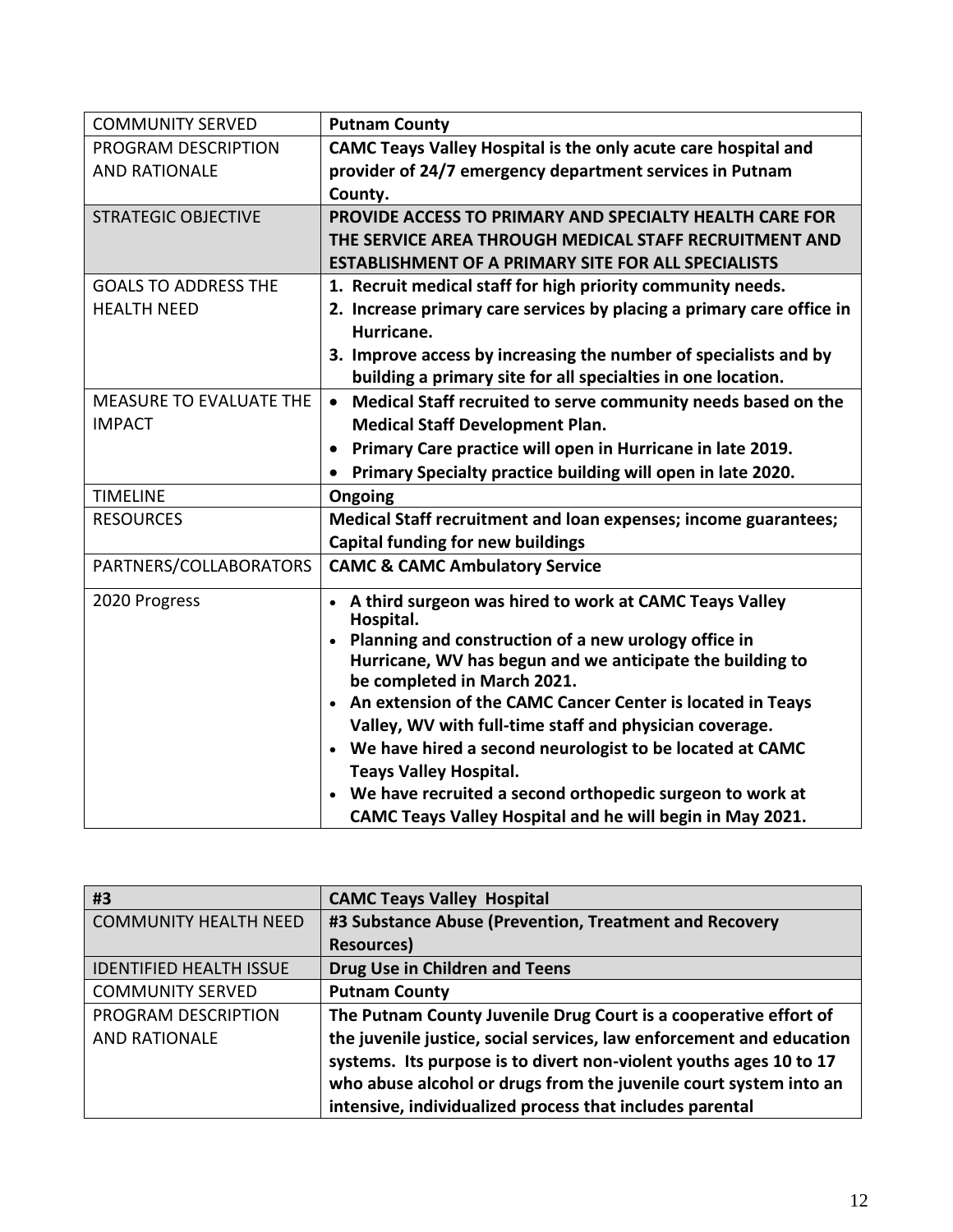|                                | involvement and cooperation. Each youth is monitored and             |
|--------------------------------|----------------------------------------------------------------------|
|                                | coached for drug use, school attendance, grades and relationships    |
|                                | with family and peers.                                               |
| <b>STRATEGIC OBJECTIVE</b>     | DIVERT NON-VIOLENT YOUTH WHO ABUSE ALCOHOL AND DRUGS                 |
|                                | TO A DRUG AND ALCOHOL FREE FUTURE                                    |
|                                |                                                                      |
| <b>GOALS TO ADDRESS THE</b>    | • Provide financial support to the Putnam County Juvenile Drug       |
| <b>HEALTH NEED</b>             | Court.                                                               |
|                                | • Provide leadership and sustainability to the program through       |
|                                | the CAMC Teays Valley Hospital Administrator serving on the          |
|                                | <b>Board of Directors.</b>                                           |
| <b>MEASURE TO EVALUATE THE</b> | • Percent of youth who complete the year-long program.               |
| <b>IMPACT</b>                  | Percent drug and alcohol free at one, two and five years.            |
| <b>TIMELINE</b>                | 2018-2020                                                            |
| <b>RESOURCES</b>               | <b>CAMC Teays Valley Hospital community benefit budget</b>           |
| PARTNERS/COLLABORATORS         | Prestera                                                             |
|                                | <b>Putnam County Youth Reporting Center</b>                          |
|                                | <b>Prosecuting Attorney's Office</b>                                 |
|                                | <b>Probation Department</b>                                          |
|                                | <b>Sheriff's Department</b>                                          |
|                                | <b>Circuit Judge</b>                                                 |
|                                | <b>Board of Education</b>                                            |
|                                | <b>WVDHHR</b>                                                        |
|                                | <b>Putnam County Health Department</b>                               |
|                                | <b>Putnam County Wellness Coalition</b>                              |
| 2020 Progress                  | Putnam County Juvenile Drug Court Board of Trustees. In<br>$\bullet$ |
|                                | 2020, three participants graduated. Between $2011 - 2020$ ,          |
|                                | the program graduated 86 participants. There were only two           |
|                                | graduates that received additional juvenile charges.                 |
|                                | • 911 Advisory Committee                                             |
|                                | • Putnam County Health Fair                                          |
|                                | • Winfield Health Fair                                               |
|                                | <b>Putnam County Health Improvement Advisory Committee</b>           |
|                                | <b>Medical Explorers</b>                                             |

| #4                             | <b>CAMC Teays Valley Hospital</b>                                  |
|--------------------------------|--------------------------------------------------------------------|
| <b>COMMUNITY HEALTH NEED</b>   | #13 Adequate Health and Wellness Activities, First Responder       |
|                                | Service (from internal CAMC Teays Valley Hospital analysis)        |
| <b>IDENTIFIED HEALTH ISSUE</b> | <b>Medical Supplies for Emergency Situations in Putnam County</b>  |
| <b>COMMUNITY SERVED</b>        | <b>Putnam County</b>                                               |
| PROGRAM DESCRIPTION            | CAMC Teays had a request from one elementary school in the         |
| <b>AND RATIONALE</b>           | county for first aid/first responder kits for each classroom. With |
|                                | the number of storms and tornado threats in the county and the     |
|                                | increased frequency of active shooter occurrences, CAMC Teays      |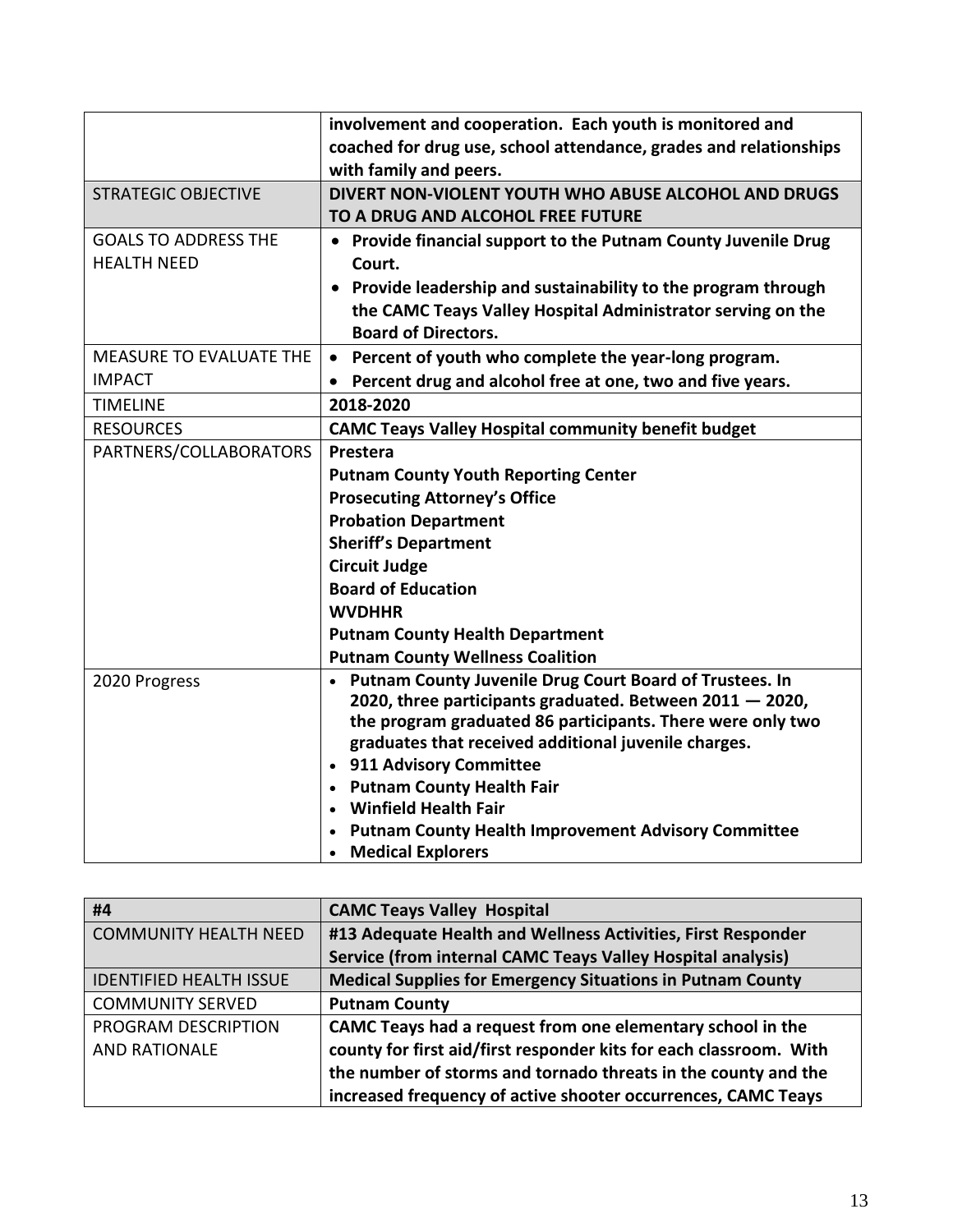|                                | recognized this as a broader need for all schools in the county and<br>completed this in 2014. This was expanded to all law enforcement<br>officers, emergency response personnel, and all Putnam County<br>libraries. |
|--------------------------------|------------------------------------------------------------------------------------------------------------------------------------------------------------------------------------------------------------------------|
| <b>STRATEGIC OBJECTIVE</b>     | • PROVIDE MEDICAL SUPPLIES FOR EACH NEW LAW                                                                                                                                                                            |
|                                | <b>ENFORCEMENT OFFICER</b>                                                                                                                                                                                             |
|                                | • IMPLEMENT STOP THE BLEED PROGRAM                                                                                                                                                                                     |
| <b>GOALS TO ADDRESS THE</b>    | • In the next 3 years, CAMC Teays will resurvey all police                                                                                                                                                             |
| <b>HEALTH NEED</b>             | departments in Putnam County and provide bags for new officers                                                                                                                                                         |
|                                | that joined since the bags were first handed out.                                                                                                                                                                      |
|                                | • Become the community resource for training.                                                                                                                                                                          |
| <b>MEASURE TO EVALUATE THE</b> | • Medical supplies and training provided for each new law                                                                                                                                                              |
| <b>IMPACT</b>                  | enforcement officer in Putnam County.                                                                                                                                                                                  |
|                                | • Staff identified and trained to do STOP the Bleed Program.                                                                                                                                                           |
| <b>TIMELINE</b>                | 2019 - Stop the Bleed                                                                                                                                                                                                  |
|                                | $2020 - New bags$                                                                                                                                                                                                      |
| <b>RESOURCES</b>               | <b>CAMC Teays community benefit budget</b>                                                                                                                                                                             |
| PARTNERS/COLLABORATORS         | <b>Putnam County Schools</b>                                                                                                                                                                                           |
|                                | <b>Putnam County Emergency Services</b>                                                                                                                                                                                |
|                                | <b>Putnam County Law Enforcement Agencies</b>                                                                                                                                                                          |
|                                | <b>Putnam County Health Department</b>                                                                                                                                                                                 |
| 2020 Progress                  | • Planning began for "Stop the Bleed Program" in 2018. The                                                                                                                                                             |
|                                | program was implemented in 2019. The director and                                                                                                                                                                      |
|                                | coordinator of our emergency room have been trained as                                                                                                                                                                 |
|                                | instructors and assist with community classes in the school<br>system as requested.                                                                                                                                    |
|                                | • Individual First Aid kits were provided to twenty Nitro                                                                                                                                                              |
|                                | <b>Police Officers.</b>                                                                                                                                                                                                |
|                                | Girl Scouts of Kentucky Wilderness - First Aid Supplies                                                                                                                                                                |
|                                | <b>Putnam Wellness Coalition</b><br>$\bullet$                                                                                                                                                                          |
|                                | Maura Rae Kuhl AED Foundation - AEDs are being provided free<br>$\bullet$                                                                                                                                              |
|                                | to every elementary, middle and high school in Putnam County                                                                                                                                                           |

| #5                             | <b>CAMC Teays Valley Hospital</b>                                 |
|--------------------------------|-------------------------------------------------------------------|
| <b>COMMUNITY HEALTH NEED</b>   | #7 Low Income/Poverty, #12 Access to Affordable, Healthy Foods    |
| <b>IDENTIFIED HEALTH ISSUE</b> | Children needing food in the summer when school is not in session |
| <b>COMMUNITY SERVED</b>        | <b>Putnam County low income children</b>                          |
| PROGRAM DESCRIPTION            | Hunger is a health issue and a social determinant of health. A    |
| <b>AND RATIONALE</b>           | number of Putnam County households are considered food            |
|                                | insecure, a condition that adds to the cost of health care every  |
|                                | year.                                                             |
| <b>STRATEGIC OBJECTIVE</b>     | PROVIDE FOOD TO LOW INCOME CHILDREN DURING THE SUMMER             |
|                                | <b>THROUGH THE BACKPACK BUDDY PROGRAM</b>                         |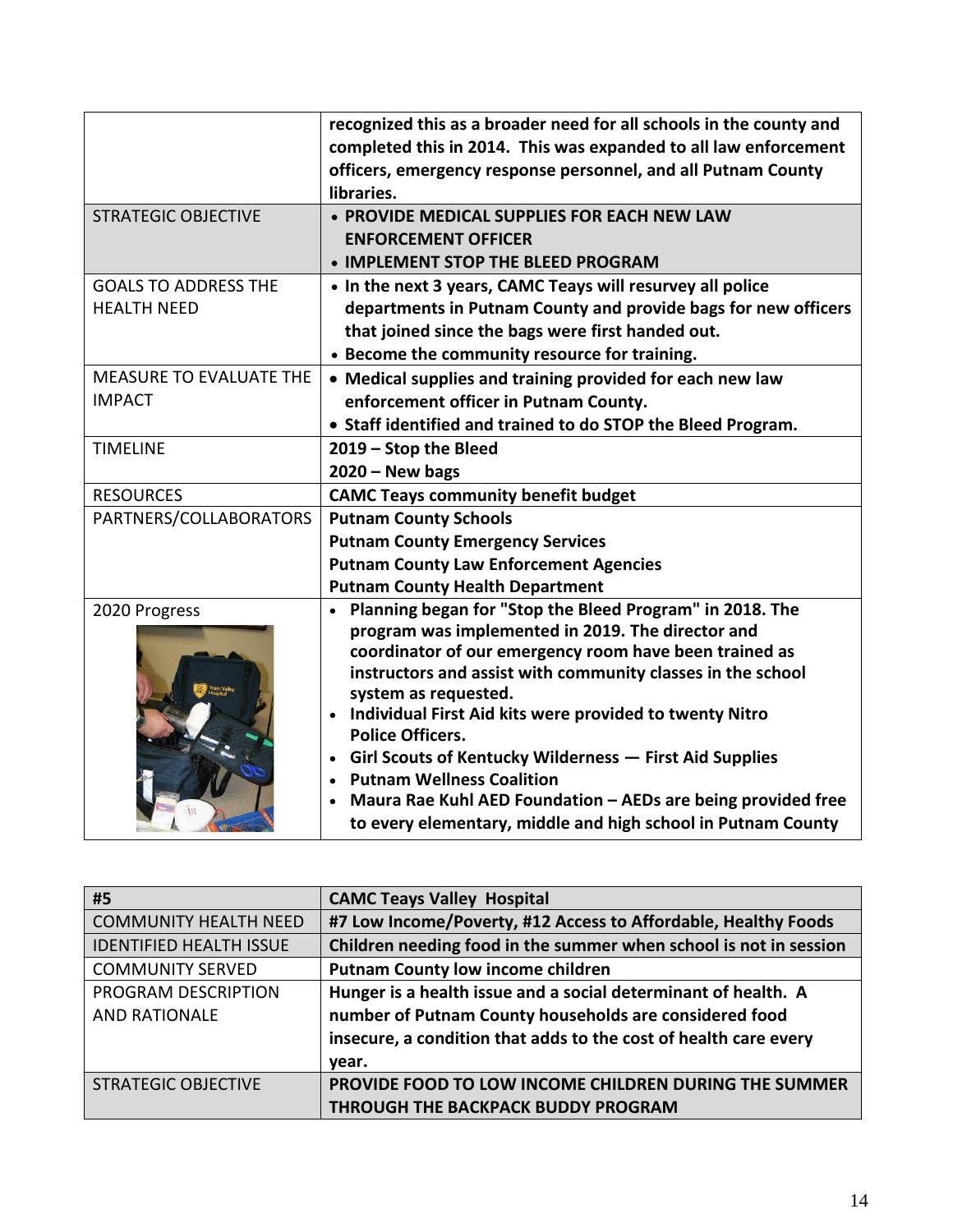| <b>GOALS TO ADDRESS THE</b>    | Distribute food to needy children by mail during the summer.      |
|--------------------------------|-------------------------------------------------------------------|
| <b>HEALTH NEED</b>             |                                                                   |
| <b>MEASURE TO EVALUATE THE</b> | • Number served.                                                  |
| <b>IMPACT</b>                  |                                                                   |
| <b>TIMELINE</b>                | <b>Offer annually</b>                                             |
| <b>RESOURCES</b>               | <b>CAMC Teays Valley Hospital community benefit budget and</b>    |
|                                | donated time to pack boxes for mailing. CAMC Teays Valley         |
|                                | Hospital Administrator serves on the Board for Putnam County      |
|                                | <b>Backpack Buddy Program</b>                                     |
| PARTNERS/COLLABORATORS         | <b>United Way of Central West Virginia</b>                        |
|                                | Local businesses and civic organizations                          |
| 2020 Progress                  | Backpack Buddy Program - In 2019, the program provided            |
|                                | 2,370 food boxes to students during the summer months. In         |
|                                | 2020, 2,460 boxes were provided in Putnam County. We also         |
|                                | assisted other counties in WV. Boone 1,647, Kanawha 160,          |
|                                | Cabell 36, Raleigh 32, for a grand total of 4,624 food boxes      |
|                                | that provided assistance to 1,916 children.                       |
|                                | <b>Putnam County Schools Health Services Cluster Career</b>       |
|                                | Conference                                                        |
|                                | <b>Volunteer at WV Healthright</b>                                |
|                                | <b>HOSA</b> - Health Occupations Students Association             |
|                                | <b>Enrollment Assistance for Patients and Families for Health</b> |
|                                | Coverage                                                          |
|                                | <b>Charity Care</b>                                               |
|                                | 24 hour Emergency Department                                      |
|                                | <b>Flu Shot Clinic</b>                                            |
|                                | Donations for school supplies for less fortunate children         |
|                                | <b>Medical Explorers</b><br>$\bullet$                             |
|                                | <b>Putnam County Career Fair</b>                                  |
|                                | <b>Elementary School Safety Booklets</b>                          |

| #6                             | <b>CAMC Teays Valley Hospital</b>                                    |
|--------------------------------|----------------------------------------------------------------------|
| <b>COMMUNITY HEALTH NEED</b>   | #1 Overweight/Obesity, #4 High Blood Pressure/High Cholesterol,      |
|                                | #6 Managing Weight/Exercising/Physical Fitness, #13 Adequate         |
|                                | <b>Health and Wellness Activities</b>                                |
| <b>IDENTIFIED HEALTH ISSUE</b> | There is a need to modify risk factors for cardiovascular disease.   |
|                                | Heart disease and heart attack risks are greater in Putnam County    |
|                                | than West Virginia and the United States. Comprehensive risk         |
|                                | factor modification will reduce risk and will require greater access |
|                                | to primary, emergency, and specialty health care as well as          |
|                                | partnerships with other community members to increase awareness      |
|                                | and opportunities for healthier lifestyles.                          |
| <b>COMMUNITY SERVED</b>        | Putnam County residents who are at risk for cardiovascular disease   |
|                                | and those with cardiovascular events.                                |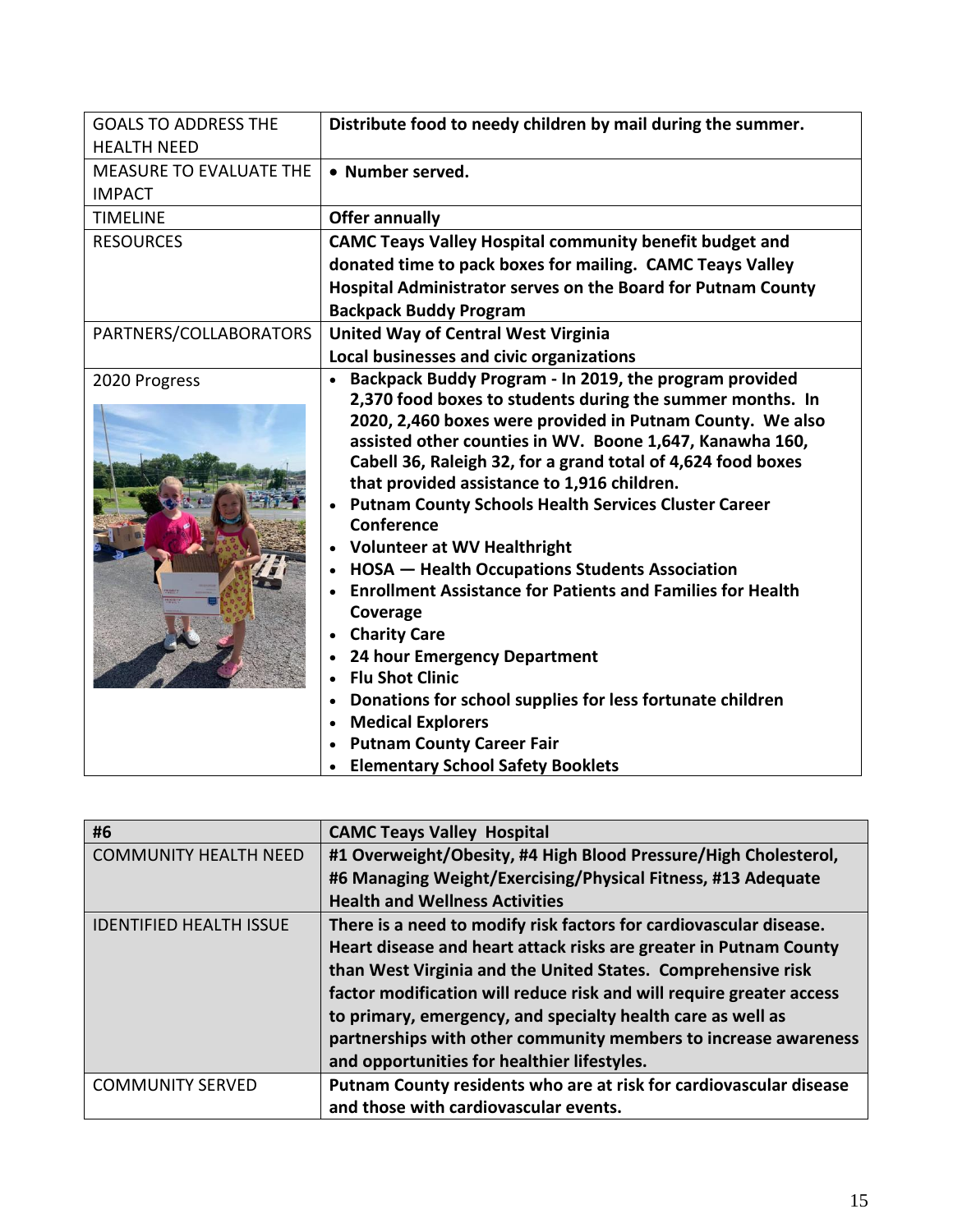| PROGRAM DESCRIPTION            | Comprehensive risk factor identification and modification to                                                                                                                                                         |
|--------------------------------|----------------------------------------------------------------------------------------------------------------------------------------------------------------------------------------------------------------------|
| <b>AND RATIONALE</b>           | prevent cardiovascular events.                                                                                                                                                                                       |
| <b>STRATEGIC OBJECTIVE</b>     | <b>INCREASE IDENTIFICATION AND AWARENESS OF CARDIOVASCULAR</b>                                                                                                                                                       |
|                                | DISEASE; INCREASE PHYSICAL ACTIVITY FOR THE AT RISK                                                                                                                                                                  |
|                                | <b>POPULATION</b>                                                                                                                                                                                                    |
| <b>GOALS TO ADDRESS THE</b>    | • Provide community-wide and office-based information on                                                                                                                                                             |
| <b>HEALTH NEED</b>             | modifying cardiovascular disease risk.                                                                                                                                                                               |
|                                | • Work with community partners to focus on modifiable risk factors                                                                                                                                                   |
|                                | (tobacco, obesity, diet, exercise).                                                                                                                                                                                  |
|                                | • Promote and participate in the Walk for Heart Health in                                                                                                                                                            |
|                                | Huntington and Charleston to create awareness of Heart Disease                                                                                                                                                       |
|                                | in Putnam County.                                                                                                                                                                                                    |
| <b>MEASURE TO EVALUATE THE</b> | • Number of patients counseled as part of a risk reduction program.                                                                                                                                                  |
| <b>IMPACT</b>                  | • Number of community media messages to raise awareness of                                                                                                                                                           |
|                                | <b>Cardiovascular Disease.</b>                                                                                                                                                                                       |
|                                | • Number of participants in exercise program(s).                                                                                                                                                                     |
|                                | • Walk for Heart Health number of participants.                                                                                                                                                                      |
| <b>TIMELINE</b>                | 2018-2020                                                                                                                                                                                                            |
| <b>RESOURCES</b>               | <b>CAMC Teays Valley Hospital</b>                                                                                                                                                                                    |
| PARTNERS/COLLABORATORS         | <b>Putnam County Health Department</b>                                                                                                                                                                               |
|                                | <b>Putnam County Wellness Coalition</b>                                                                                                                                                                              |
| 2020 Progress                  | • Putnam County Fair                                                                                                                                                                                                 |
|                                | • Winfield Health Fair                                                                                                                                                                                               |
|                                | • Medical Explorers                                                                                                                                                                                                  |
|                                | • Smoke Free Campus for Employees                                                                                                                                                                                    |
|                                | • A CAMC cardiologist has been scheduled in Putnam County on a limited<br>basis. This office will expand days through 2021 to provide community-<br>wide and office-based information modifying cardiovascular risk. |
|                                | • Promote and participate in the Walk for Heart Health in Huntington,<br>WV and Charleston, WV to create an awareness of heart disease in<br><b>Putnam County.</b>                                                   |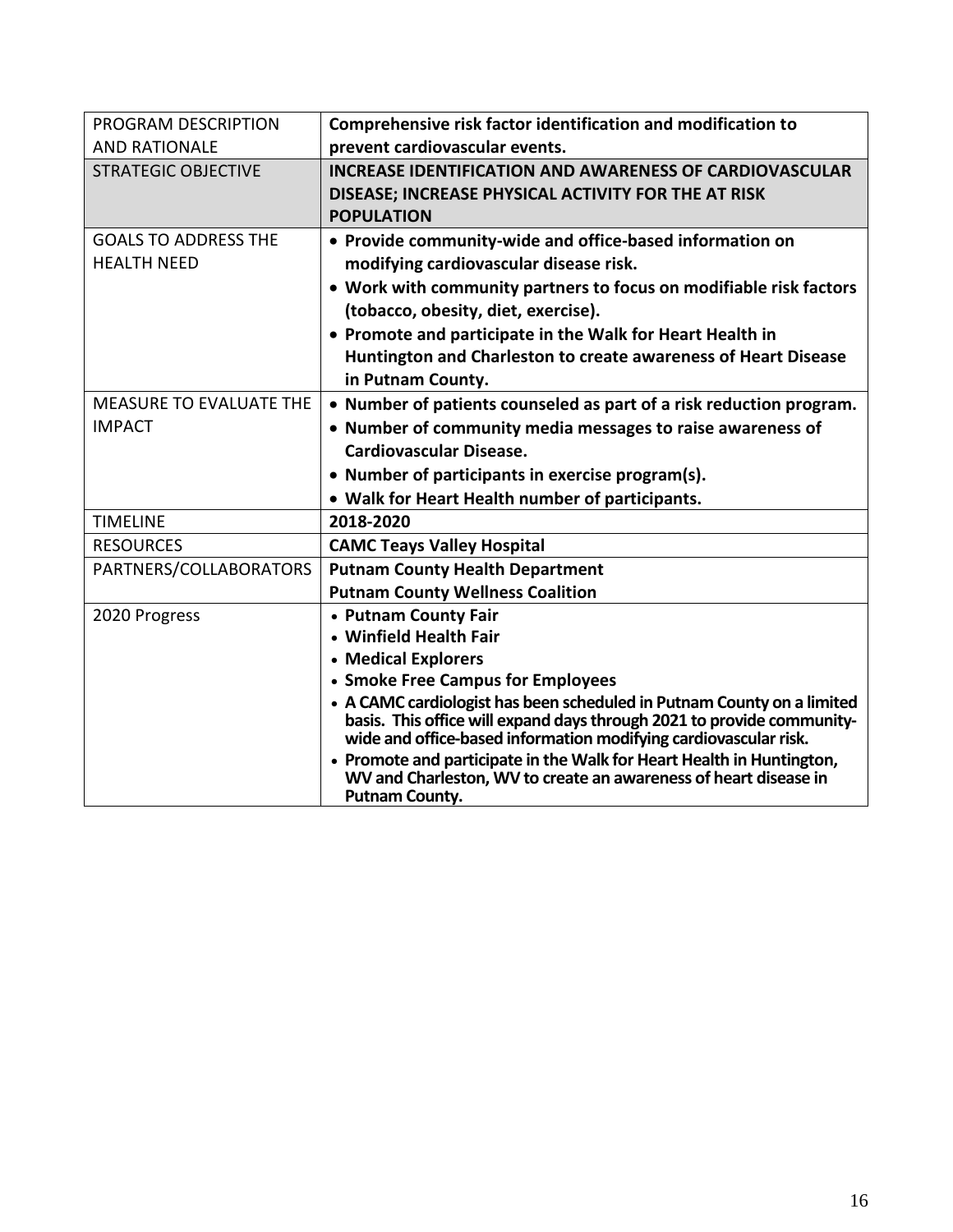# **APPENDIX A**

# **2020 COMMUNITY BENEFIT PROGRAMS FOR CAMC TEAYS VALLEY HOSPITAL**

2020 CAMC Teays Valley Hospital Community Benefit Activities

Occupations Students of America's annual skills competition.

**Description:** Provided a clinical judge for the West Virginia Health

**Community Health Improvement Services (A)**

**Community Health Education (A1)**

**WV Health Occupations Students of America (HOSA)**



|                      | Occupations Students of Afflenca's annual skills competition.<br><b>INGLES OF A CALCULATE AND A CALCULATE AND A</b>                        |
|----------------------|--------------------------------------------------------------------------------------------------------------------------------------------|
| Category: A1         |                                                                                                                                            |
|                      | <b>Gender:</b> Both Males and Females                                                                                                      |
|                      | <b>Community Need:</b> Poverty – Including Lack of Food                                                                                    |
| <b>Objective:</b>    | Provide support to WV HOSA who works with area students interested in healthcare<br>professions to develop leadership and academic skills. |
| Persons: 45          |                                                                                                                                            |
| <b>Expenses: 350</b> |                                                                                                                                            |
| Revenues: 0          |                                                                                                                                            |
| <b>Benefit: 350</b>  |                                                                                                                                            |
|                      |                                                                                                                                            |

|                                               | <b>Expenses</b> | <b>Revenues</b> | <b>Benefit</b> | <b>Persons</b> |
|-----------------------------------------------|-----------------|-----------------|----------------|----------------|
| *** Community Health Education                | 350             |                 | 350            | 45             |
| <b>Community Based Clinical Services (A2)</b> |                 |                 |                |                |

#### **Flu Shot Clinic**

**Description:** Free Flu Shot Clinic provided to the community for ages 6 months and older. **Category:** A2 **Gender:** Both Males and Females **Objective:** Participants will increase their resistance to the flu virus. Persons: 118 **Expenses:** 1,693 **Revenues:** 0 **Benefit:** 1,693

|                                       | <b>Expenses</b> | <b>Revenues</b> | <b>Benefit</b> | <b>Persons</b> |
|---------------------------------------|-----------------|-----------------|----------------|----------------|
| *** Community Based Clinical Services | 1.693           |                 | 1.693          | 118            |

**Health Care Support Services (A3)**

#### **Enrollment Assistance for Patients & Families for Health Coverage**

**Description:** Patient Accounts provides support to patients for enrollment in government programs or in obtaining charity care. Financial Counselors address the charity process for CAMC Teays Valley patients. **Category:** A3

**Gender:** Both Males and Females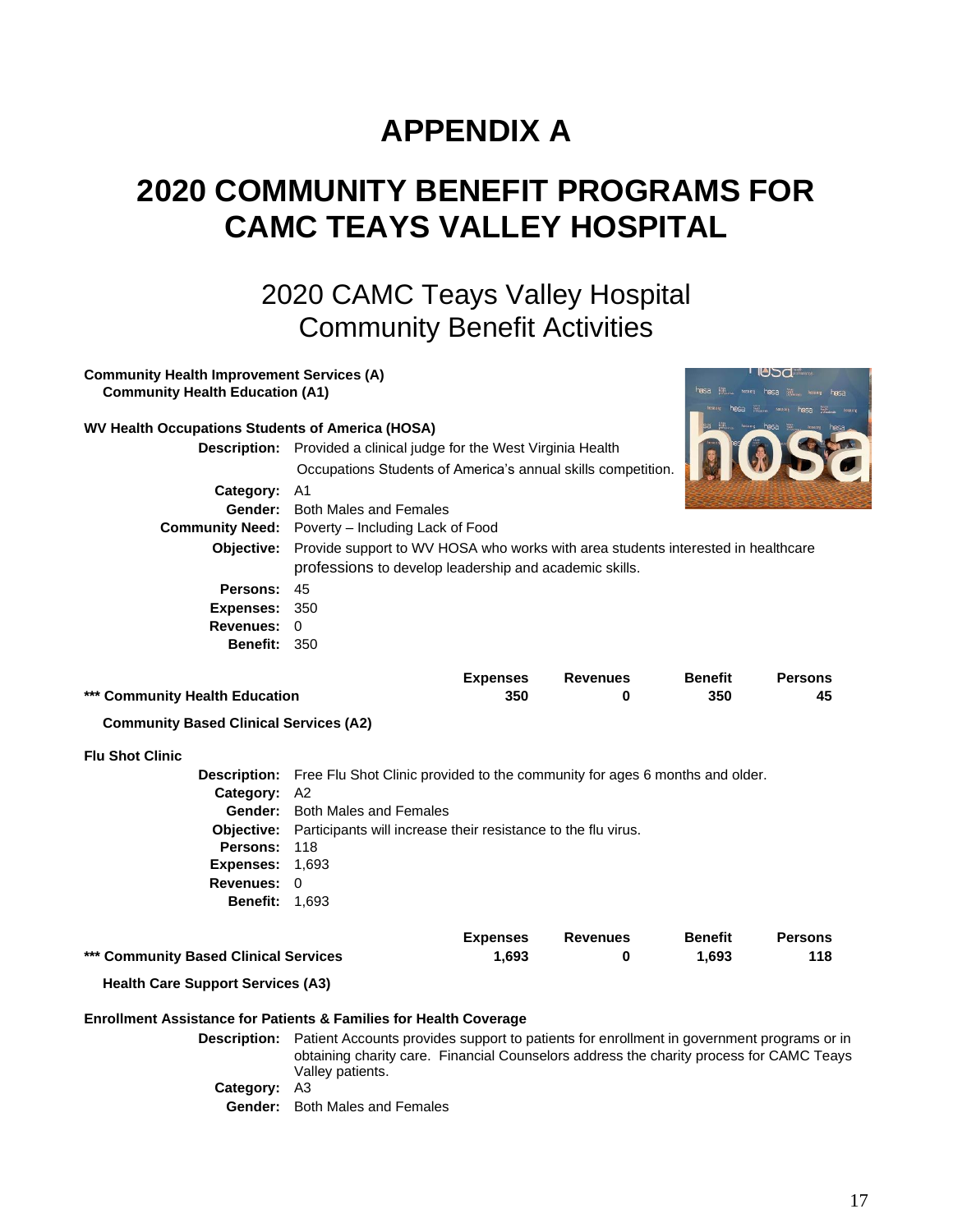**Community Need:** Poverty – Including Lack of Food **Objective:** Help patients find a means of paying for their healthcare. **Persons:** 150 **Expenses:** 28,875 **Revenues:** 0 **Benefit:** 28,875

| *** Health Care Support Services           | <b>Expenses</b><br>28,875 | <b>Revenues</b> | <b>Benefit</b><br>28.875 | <b>Persons</b><br>150 |
|--------------------------------------------|---------------------------|-----------------|--------------------------|-----------------------|
| **** Community Health Improvement Services | <b>Expenses</b><br>30.918 | <b>Revenues</b> | <b>Benefit</b><br>30.918 | <b>Persons</b><br>313 |

#### **Financial and In-Kind Contributions (E)**

**Cash Donations (E1)**

#### **American Heart Association Fund Raising Event**

|                                            | <b>Description:</b> A fundraising event for the American Heart Association heart health walks.            |                           |
|--------------------------------------------|-----------------------------------------------------------------------------------------------------------|---------------------------|
| Category: E1                               |                                                                                                           |                           |
|                                            | <b>Gender:</b> Both Males and Females                                                                     | American Heart Associatio |
| <b>Community Need:</b> Physical Inactivity |                                                                                                           |                           |
|                                            | Objective: To promote exercise, health awareness and raise<br>money for the battle against heart disease. |                           |
| <b>Persons:</b> n/a                        |                                                                                                           |                           |
| <b>Expenses: 200</b>                       |                                                                                                           |                           |
| Revenues: 0                                |                                                                                                           |                           |
| <b>Benefit: 200</b>                        |                                                                                                           |                           |

#### **Civic Affairs Donations**

**Description:** Donations made to local civic organizations to promote the health and well-being of the community. The hospital provided donations to the following activities: Putnam County Parks and Recreation, the City of Hurricane, the United Way's Backpack Buddy Food Program, Putnam County Fair, Putnam County Amateur Radio Emergency Services, Putnam Aging, Putnam County Drug Court, Tri-County YMCA, Girl Scouts, Clear Backpack Program, Mason County 4H and the Putnam County Food Truck Program.

**Category:** E1 **Gender:** Both Males and Females **Objective:** To promote education, health and well-being in the community. **Persons:** 2,500 **Expenses:** 10,375 **Revenues:** 0 **Benefit:** 10,375



#### **Sponsorship of Various High School Middle School, Elementary School Athletic Teams/Clubs/Events**

**Description:** Cash donations to provide children attending area schools with sporting equipment to promote exercise and healthy lifestyles. Items purchased were athletic shoes for low income children, archery equipment, playground equipment, cheerleading equipment, pedometers and uniforms.

**Category:** E1 **Gender:** Both Males and Females **Community Need:** Physical Inactivity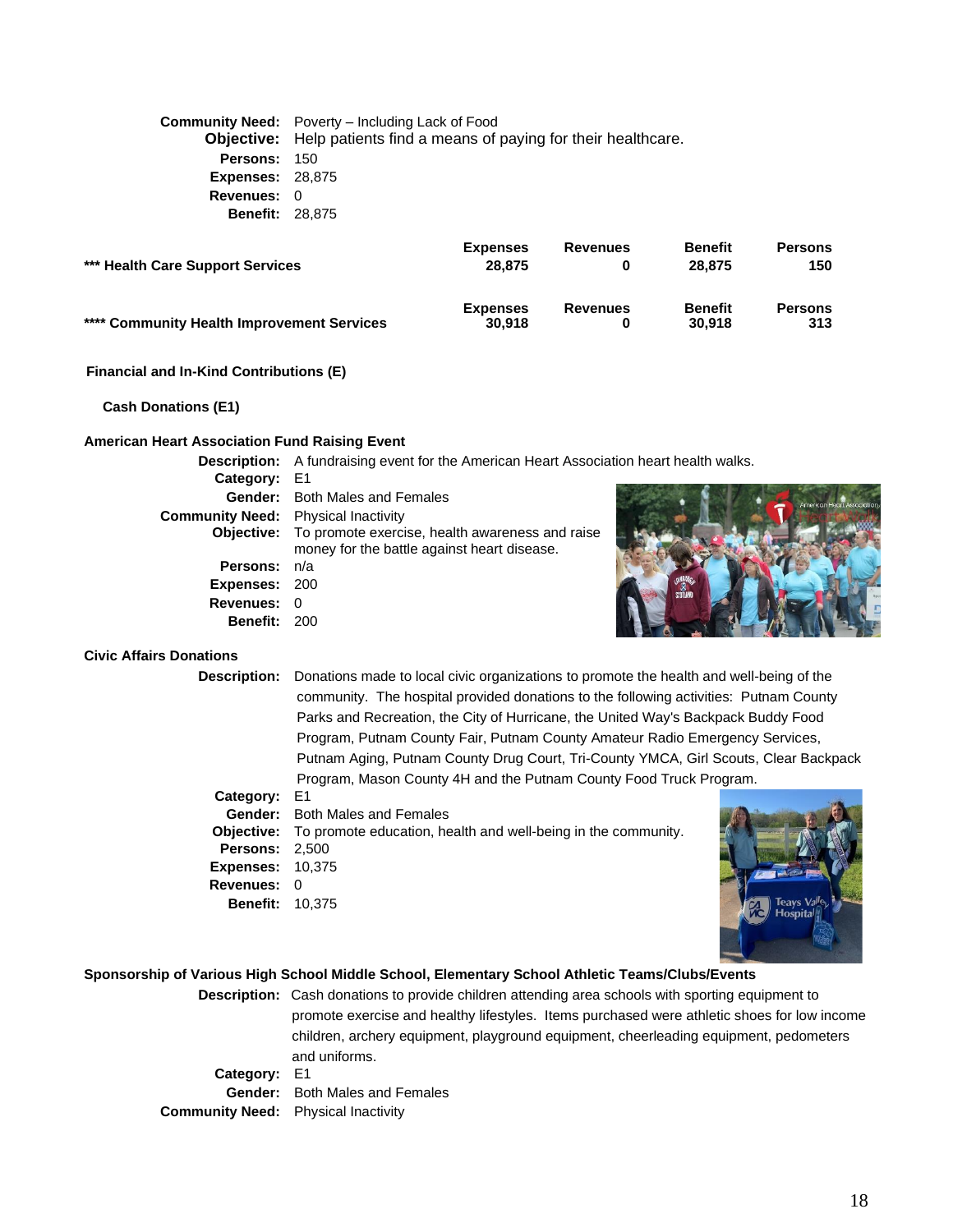**Objective:** To promote exercise and provide an opportunity for low income and other children to participate in sports activities in the local community. **Persons:** 800 **Expenses:** 2,050 **Revenues:** 0 **Benefit:** 2,050

|                                          | <b>Expenses</b> | <b>Revenues</b> | <b>Benefit</b> | <b>Persons</b> |
|------------------------------------------|-----------------|-----------------|----------------|----------------|
| *** Cash Donations                       | 12.625          |                 | 12.625         | 3.300          |
|                                          | <b>Expenses</b> | <b>Revenues</b> | <b>Benefit</b> | <b>Persons</b> |
| **** Financial and In-Kind Contributions | 12.625          |                 | 12.625         | 3.300          |

#### **Community Building Activities (F)**

**Community Support (F3)**

#### **Community Board Participation by CAMC Teays Valley Administration**

**Description:** Randy Hodges, Administrator, served on the board of the Putnam County Chamber of Commerce, Maura Rae Kuhl AED Foundation, Region 2 Workforce Development, and Board of the Putnam County Drug Court.

> Wanda Marks, Patient Flow Coordinator, served on the Juvenile Diabetes Research Foundation and Putnam County Nursing Advisory Committee, the Putnam County Threat Preparedness Committee and the Putnam Wellness Coalition.

**Category:** F3 **Gender:** Both Males and Females **Objective:** To provide the community with management expertise and health care knowledge. **Persons: Expenses:** 3,480 **Revenues:** 0 **Benefit:** 3,480

|                                    | <b>Expenses</b>          | <b>Revenues</b> | <b>Benefit</b>          | <b>Persons</b> |
|------------------------------------|--------------------------|-----------------|-------------------------|----------------|
| *** Community Support              | 3,480                    | 0               | 3.480                   | $\mathbf{0}$   |
| <b>Workforce Development (F8)</b>  |                          |                 |                         |                |
| **** Community Building Activities | <b>Expenses</b><br>3.480 | <b>Revenues</b> | <b>Benefit</b><br>3.480 | <b>Persons</b> |

#### **Community Benefit Operations (G)**

**Dedicated Staff (G1)**

#### **Community Benefit Operations**

**Description:** Facility staff dedicated to Community Benefit Reporting and conducting the Community Needs Assessment for the hospital. **Category:** G1 **Gender:** Both Males and Females

**Objective:** To compile and report the organization's community benefit by surveying the individual departments, administrators, and other staff at our hospital.